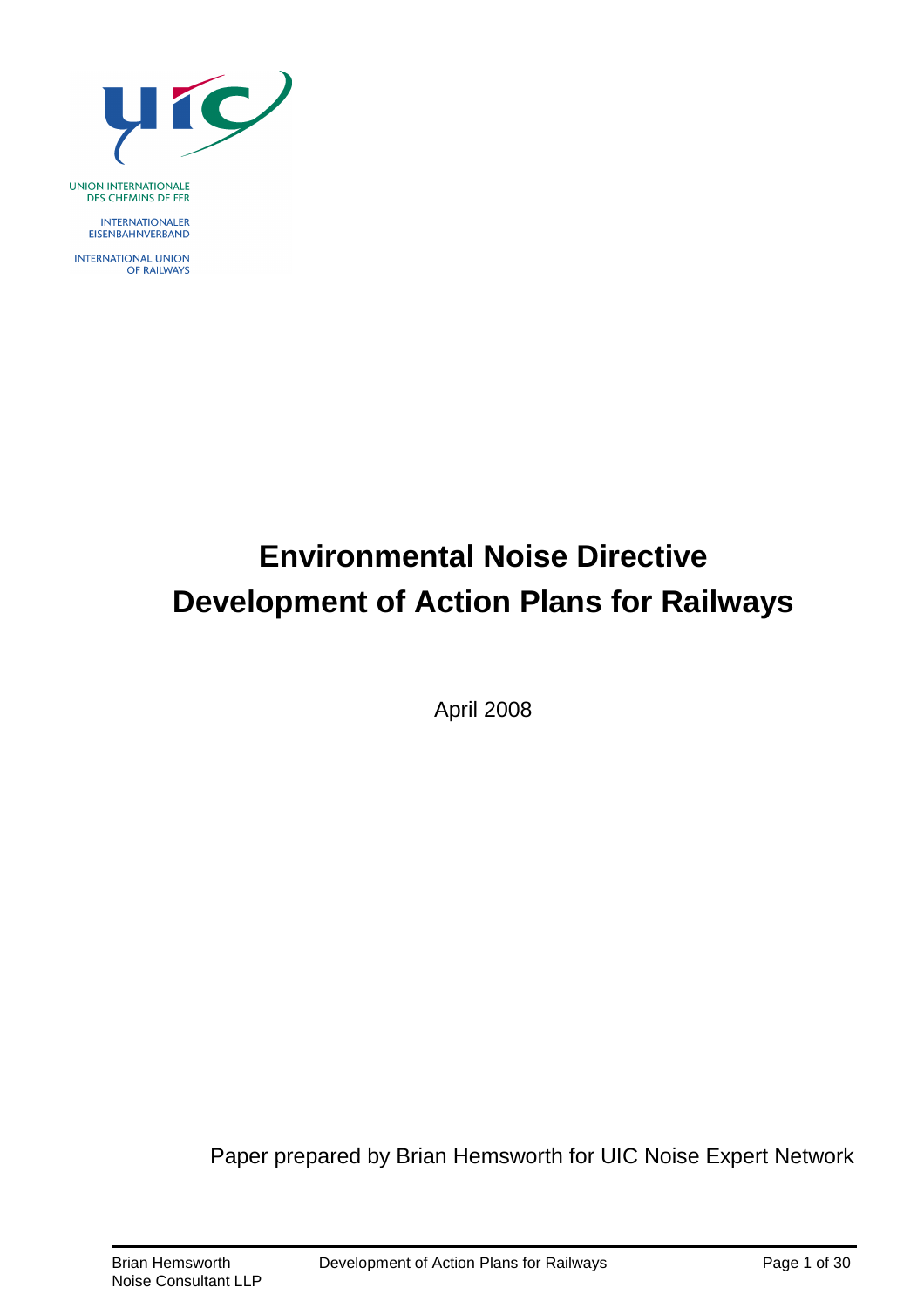# **CONTENTS**

| 1            |                |                                                           |    |
|--------------|----------------|-----------------------------------------------------------|----|
|              | 1.1            |                                                           |    |
|              | 1.2            |                                                           |    |
|              | 1.3            |                                                           |    |
|              | 1.3.1          |                                                           |    |
|              | 1.3.2          |                                                           |    |
|              | 1.3.3          |                                                           |    |
|              | 1.3.4          |                                                           |    |
|              | 1.4            |                                                           |    |
| 2            |                |                                                           |    |
|              | 2.1            |                                                           |    |
|              | 2.2            |                                                           |    |
|              | 2.2.1          |                                                           |    |
|              | 2.3            |                                                           |    |
|              | 2.4            |                                                           |    |
|              | 2.5            |                                                           |    |
|              | 2.5.1          |                                                           |    |
|              | 2.5.2          |                                                           |    |
|              | 2.6<br>2.6.1   |                                                           |    |
|              | 2.6.2          |                                                           |    |
|              | 2.6.3          |                                                           |    |
|              | 2.7            |                                                           |    |
|              |                |                                                           |    |
| $\mathbf{3}$ |                |                                                           |    |
|              | 3.1            |                                                           |    |
|              | 3.2            |                                                           |    |
|              | 3.2.1          |                                                           |    |
|              | 3.2.2          |                                                           |    |
|              | 3.2.3          |                                                           |    |
|              | 3.2.4<br>3.2.5 |                                                           |    |
|              | 3.3            |                                                           |    |
|              | 3.4            |                                                           |    |
|              | 3.5            |                                                           |    |
|              | 3.6            |                                                           |    |
|              | 3.7            | <b>MAINTENANCE</b>                                        | 22 |
|              | 3.8            |                                                           |    |
|              | 3.9            |                                                           |    |
|              | 3.10           |                                                           |    |
|              | 3.11<br>3.12   |                                                           |    |
|              |                |                                                           |    |
| 4            |                |                                                           |    |
| 5            |                | <b>SUMMARY OF EFFECTIVENESS OF ACTION PLAN OPTIONS 26</b> |    |
|              |                |                                                           |    |
|              | 5.1            |                                                           |    |
|              | 5.2            |                                                           |    |
|              | 5.2.1<br>5.2.2 |                                                           |    |
|              | 5.2.3          |                                                           |    |
|              | 5.3            |                                                           |    |
|              | 5.4            |                                                           |    |
|              | 5.4.1          |                                                           |    |
|              | 5.4.2          |                                                           |    |
|              | 5.4.3          |                                                           |    |
|              | 5.4.4          |                                                           |    |
|              | 5.5            |                                                           |    |
|              | 5.6            |                                                           |    |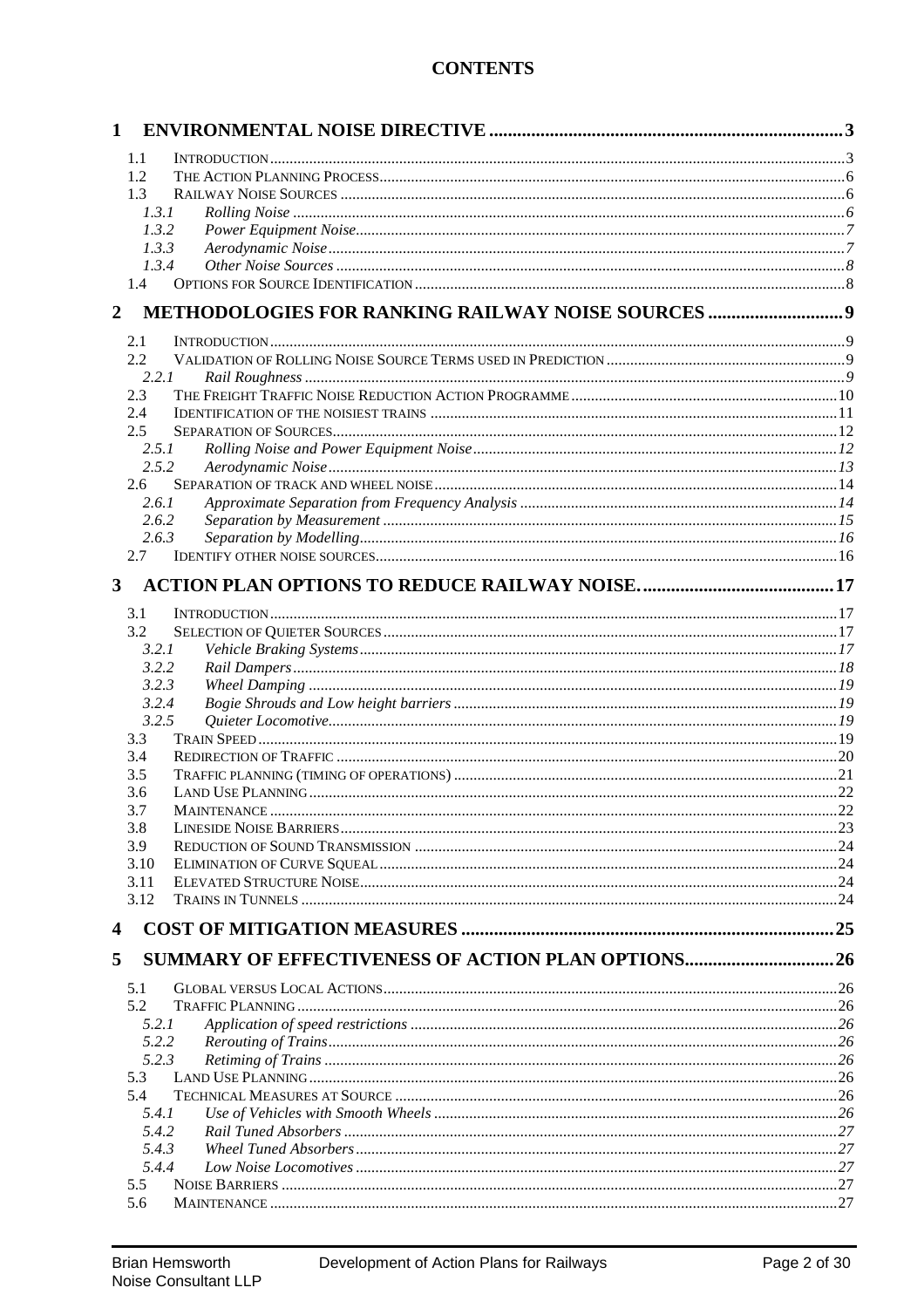# **1 Environmental Noise Directive**

# **1.1 Introduction**

Directive 2002//49/EC "Relating to the Assessment and Management of Environmental Noise", better known as The Environmental Noise Directive (END), came into force on 25 June 2002<sup>1</sup>. The overall aim of the Directive was to put in place a system which could be used to control the exposure of the EU's population to environmental noise from roads, airports, railways and industry.

It implemented a two stage process which firstly, through noise maps, would determine the exposure of the EU population to environmental noise. This would be followed by the development of Action Plans to prevent and reduce environmental noise where necessary and preserve environmental quality where it is deemed to be good.

Mapping is intended to be carried out using common assessment methods for each of the sources identified above separately in terms of two noise indicators, the day-evening-night level  $L<sub>den</sub>$  and the night level Lnight. (These were defined by the Commission at an early stage in the preparation of END)

It is further intended that eventually common calculation methods will be used to derive the maps. This is not the case for the first round mapping in 2007 when either interim recommended methods or national methods can be used. No decision has been made to date on the methods to be used for the second round mapping in 2012. This situation will have to be monitored by the railway community

 $L<sub>den</sub>$  is a 24 hour equivalent noise level using the following relationship:

$$
L_{den} = 101g \frac{1}{24} \left( 12 * 10^{-10} + 4 * 10^{-10} + 8 * 10^{-10} \right) \tag{1}
$$

where:

 $L_{day}$  is the 12 hour  $L_{eq}$  (default 0700 - 1900),

 $L_{\text{evening}}$  is the 4 hour evening  $L_{\text{eq}}$  (default 1900 - 2300) and

 $L<sub>night</sub>$  is the 8 hour night  $L<sub>eq</sub>$  (default 2300 - 0700).

These are free field noise levels ie ignoring the presence of the façade of the building, calculated at a height of 4m above the ground.

The above relationship shows that evening noise levels are penalised by 5 dB(A) and night noise levels are penalised by 10 dB(A) reflecting a perceived increase in sensitivity to noise during those periods.

The 5 dB evening penalty means that every evening train is judged to make the same noise as more than 3 day trains with the same basic noise characteristics and every night train is judged to make the same noise as 10 day trains or more than 3 evening trains which have the same basic noise characteristics.

Depending on national circumstances the start of each period can vary.

The levels used for  $L_{\text{nicht}}$  mapping do not include the 10 dB(A) penalty.

END requires that the first round mapping, which for railways includes those railways in agglomerations with a population greater than 250 000 and railways outside agglomerations with more than 60 000 train passages a year, should have been completed by 30 June 2007. Action plans based on this round of mapping are required to be prepared by 18 July 2008. Second round mapping (agglomerations with a population greater than 100 000 and railways with more than 30 000 train passages a year) and the subsequent action plans are required to be completed by 30 June 2012 and 18 July 2013 respectively.

Where it has been possible to obtain information from Member State railways, the current progress on railway mapping and action planning is given in Appendix 1.

As stated above the Commission defined the noise indicators to be used for the maps and also the levels that were to be indicated on the maps.

The determination of where action is required will be the decision of the Member State as will be the involvement of individual railways in the whole process. The minimum involvement for railways in the mapping process is to provide the background data on train types, numbers and possibly speeds at

 $\overline{\phantom{a}}$ 

<sup>1</sup> Directive 2002/49/EC of the European Parliament and of the Council of 25 June 2002 relating to the assessment and management of environmental noise.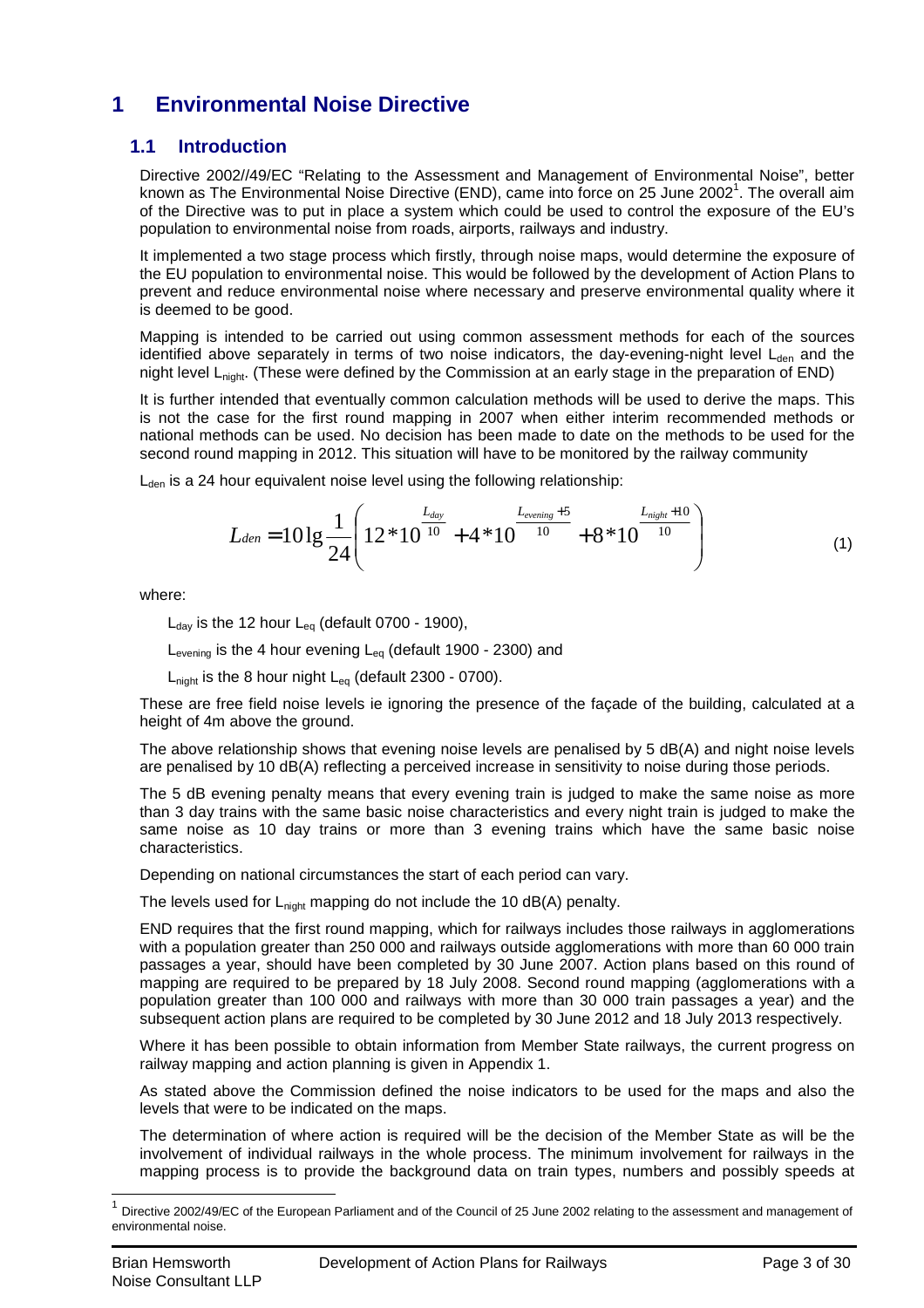specific locations for use in the noise modelling. In some Member States, however, eg Italy and the Netherlands, railways have been responsible for producing the railway noise maps. The train speed information may vary for Member States and if specific site speeds are not provided by the railway it is likely that the modeller will use the lower of the line speed or the maximum speed of the rolling stock.

The important aspect will be that noise levels will have been determined either from national prediction models or the recommended interim model using input data either provided by or approved by national railways. The derivation of the maps should therefore not be a point of conflict between the regulatory body and the national railway, although the detail of involvement of railways varies for different Member States.

Action Planning will provide a more difficult political and technical situation for railways and although it is expected that action plans for railways will involve Member State Railway Companies, this is not guaranteed and lobbying of the responsible Government Department should be a high priority for each railway to ensure that action plans are only developed in consultation with those railways.

It is also assumed that some action plans may require noise reduction measures to be introduced. This paper, therefore, concentrates on the actions and options which, in the opinion of UIC's Noise Expert Network, need to be considered by railways where noise reduction is an important element of the action plan. The procedure is defined in the flow chart of Figure 1 which also contains the section numbers of this paper which each element is discussed for cross reference.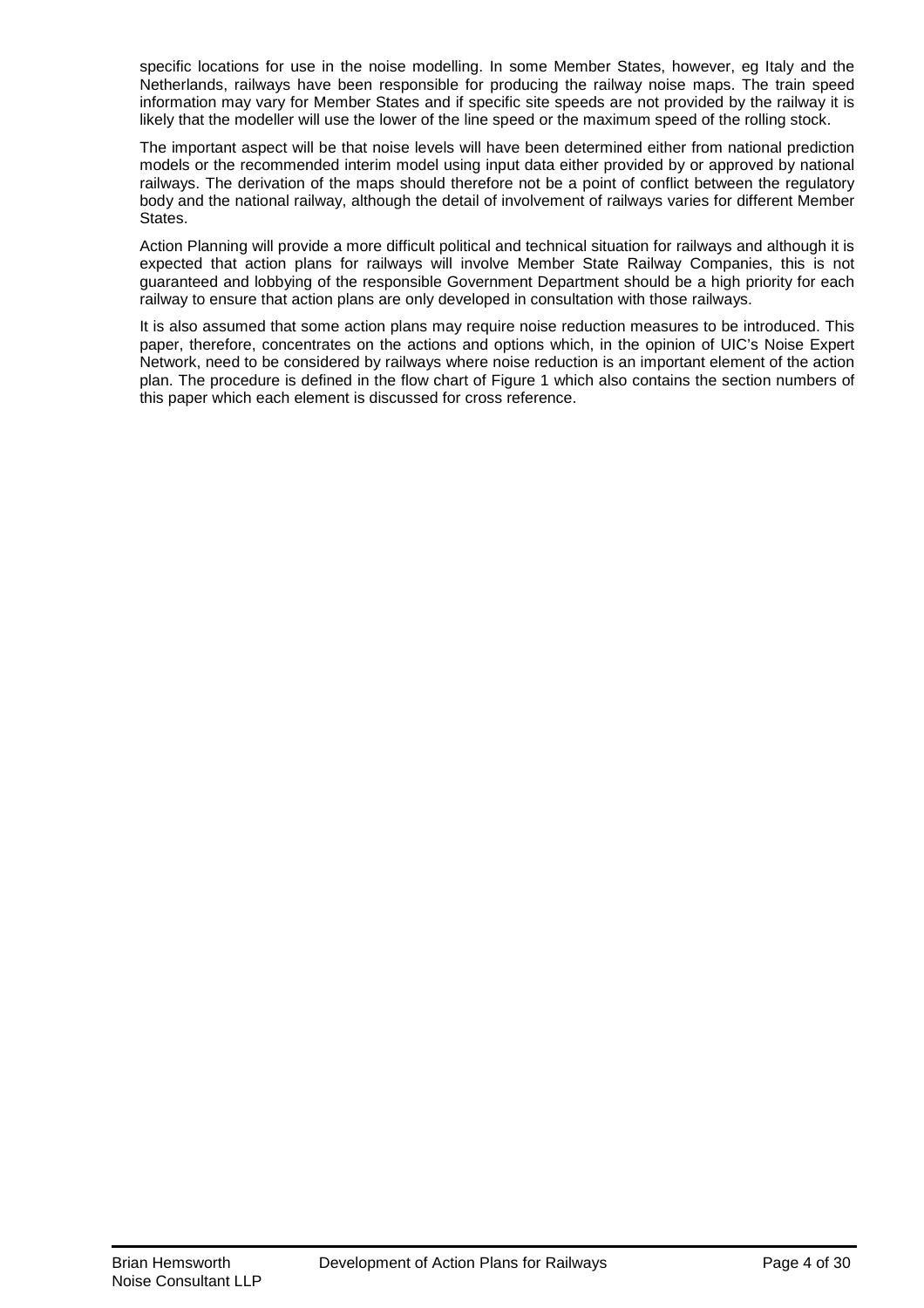

**Figure 1 : Environmental Noise Directive Flow Chart**

Details of the decisions and technical investigations associated with Figure 1 will be discussed in subsequent sections of this paper but four railway noise sources are identified:

- Rolling noise
- Power equipment noise
- Aerodynamic noise and
- "other noise sources"

Although it is not clear how each Member State will implement Action Plans it is likely that known technology for noise reduction would be implemented in the short to medium term. This will include noise control measures for rolling noise and some "other noise sources". As will be described later, even these technologies will require detailed investigations to determine the most effective action.

Because of the complexity of source identification and the investigation of noise reduction options, reduction of power equipment noise and aerodynamic noise is unlikely in the short to medium term and would be considered only as a long term strategy. It follows that 2008 (and possibly 2013) action planning will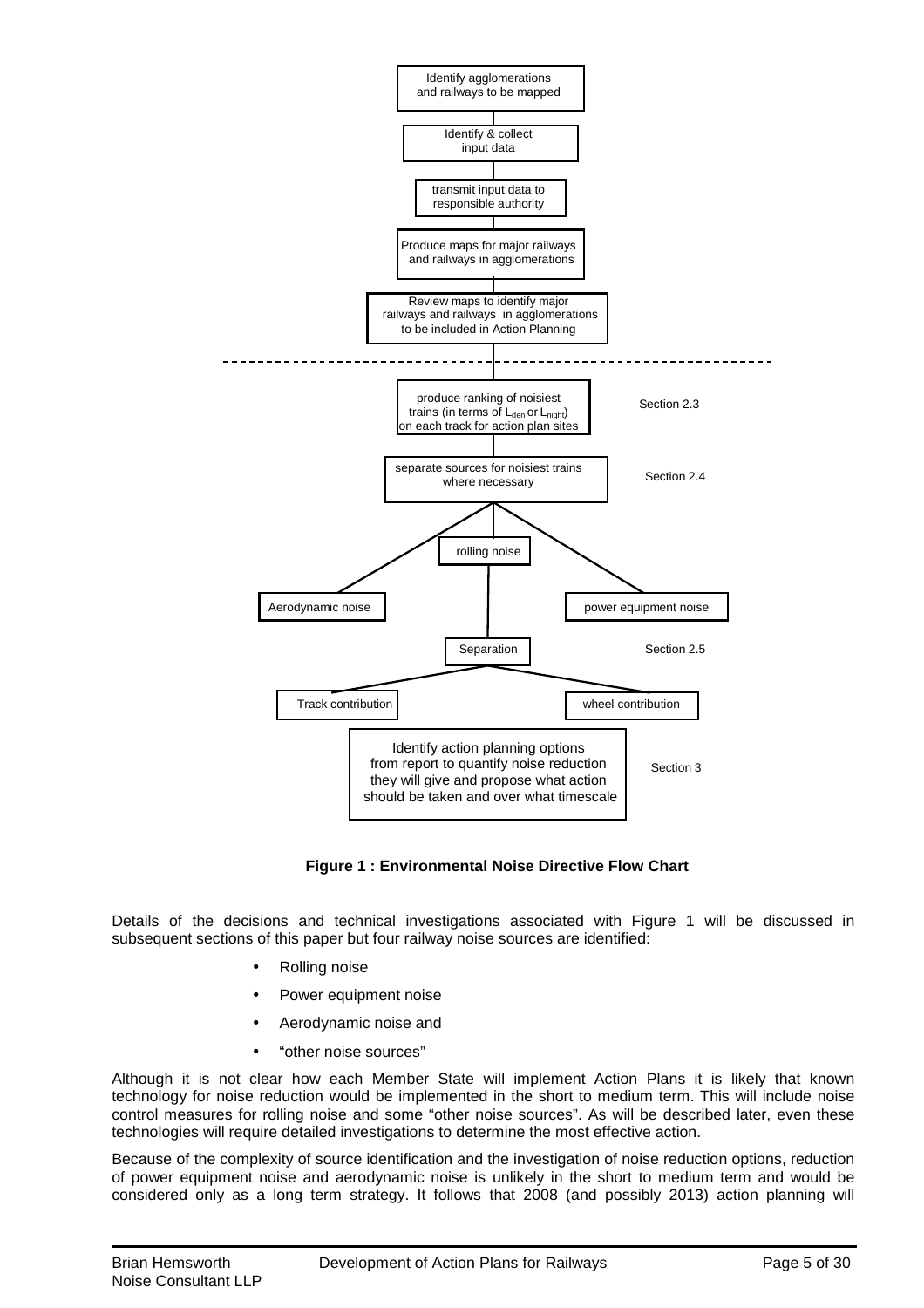concentrate on the reduction of rolling noise and "other noise sources". That will therefore be the focus of this paper.

Although the Directive requires maps to be produced for each individual source (aircraft, road, railway and industry) in terms of  $L_{den}$  and  $L_{nicht}$  in Annex 1.3 it also discusses the use of Supplementary Noise Indicators and amongst others identifies the use of L<sub>Amax</sub> and SEL as being appropriate for night time protection. (it must be remembered that their use in this respect is not supported by noise survey data).

A number of Member States are producing maps of noise levels in noise metrics which are consistent with their existing national noise legislation. For this reason for example in England railways maps will be produced of  $L_{Aeq}$  for the day period 0600 – 2400 and night period 2400 – 0600. Sweden will produce additional railway noise maps in terms of 24 hour  $L_{Aeq}$  and  $L_{Amax}$ .

Annex 1.3 also mentions the production of maps which are a combination of noise from different sources, although no advice is given as to how the noise from different sources should be combined (adding noise levels or taking into account an annoyance differential). No advice is given on how these consolidated maps can be used in the action planning process, if at all. In fact it appears as if only the UK is producing consolidated maps.

What is clear is that railways should use the argument that railways are less annoying than aircraft and road traffic and that this should be taken into account when determining where action should be taken.

# **1.2 The Action Planning Process**

The END states in Article 8.1 "The measures within the plans are at the discretion of the competent authorities, but should notably address priorities which may be identified by the exceeding of any relevant limit value or by other criteria chosen by the Member States and apply in particular to the most important areas as established by strategic noise mapping."

Annex V of the Directive also states that the actions which may be taken include:

- Traffic planning
- Land use planning
- Technical measures at noise sources
- Selection of quieter sources
- Reduction of sound transmission
- Regulatory or economic measures or incentives.

"Each action plan should contain estimates in terms of the reduction of the number of people affected (annoyed, sleep disturbed, or other)"

Not all Member States have noise limits applicable to existing railways and it remains to be seen how those Member States will identify railway locations where action planning is required. This should be another area of lobbying for railways to be in a position to influence this decision.

It should be pointed out that although the responsible authority in a Member State will use the noise maps to determine where action is required, the maps and the noise information they contain will be insufficient for developing action plans.

The maps will show composite  $L<sub>den</sub>$  and  $L<sub>night</sub>$  noise levels from all train operations whereas for effective action planning it will be necessary to identify and rank all railway noise sources at each location. This information can then be used to review the different options for noise control to develop cost effective action plans to successively reduce the noise from the sources giving the highest noise levels.

# **1.3 Railway Noise Sources**

### **1.3.1 Rolling Noise**

Noise, caused by the steel wheel rolling on the steel rail is always present. It increases with speed and is dependent on wheel and rail roughness levels. Cast iron tread braked wheels have a higher surface roughness than disc braked wheels or those braked using composite block brakes. Consequently they are noisier.

Rolling noise consists of noise radiated by the track and noise radiated by the wheel. Depending on the design of each and train speed the contribution of each to the total rolling noise level will vary with track noise generally dominating for track designs with soft rail pads and with train speeds typical of freight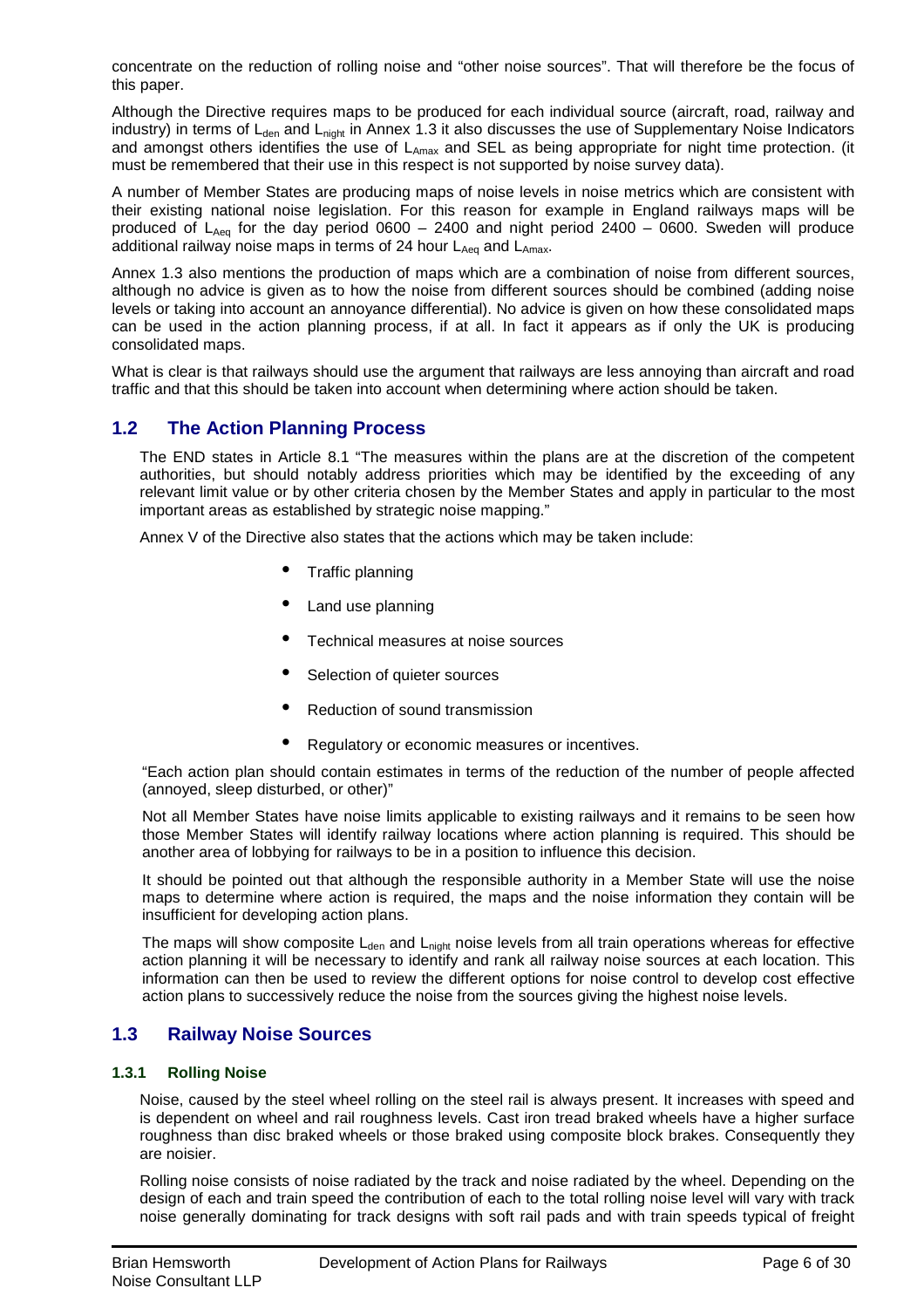operation. The wheel contribution increases as rail pad stiffness and train speed increase. Therefore before developing an action plan aimed at reducing rolling noise it will be necessary to know whether the noise comes from wheel or track (or both).

### **1.3.2 Power Equipment Noise**

Power equipment noise comes from a variety of sources including the engine, fans, exhaust outlets and traction motors.

This generally has little or no independency on train speed but can be significant in situations where full power is required, especially at low speed when rolling noise will be low. Power equipment noise is potentially a more serious problem for diesel traction compared to electric traction.

Although replacement low noise equipment, such as fans, may be available, it is probable that in the short to medium term, reduction of power equipment noise may only be possible where there is a replacement option with an existing quieter locomotive. For this to be feasible there has to be a quieter locomotive in use on the network and it has to be possible to transfer the duties of that locomotive from one routing to another. That will then mean that the effect of rerouting the noisier locomotive will need to be assessed.

The most likely scenario is that where locomotive noise is shown to be a significant contributor to the noise at an action planning site a longer term strategy of designing and introducing quieter locomotives will need to be followed.

### **1.3.3 Aerodynamic Noise**

As train speed increases noise from the flow of air over the train surface can become significant in the area of pantographs, coach end connections, bogie areas etc where changes in cross section affect that air flow. The latest thinking is that this is not the dominant noise source below 300 km/h<sup>2</sup> but as train speeds increase and where it is shown that high speed trains are the major noise source, aerodynamic noise will need to be investigated in relation to other sources.

As with power equipment noise, the mitigation of aerodynamic noise may not be a short to medium term option but again will need to be reviewed as a longer term strategy in action planning at locations where it is shown to be a significant contributor to total noise.

Figure 2 shows the typical importance of each of these sources with speed, although the absolute and relative noise levels are only indicative and will vary with train design. It does show the potential for power equipment noise to be dominant at low train speeds, for rolling noise to be the main source at speeds from 50 km/h to 300 km/h and for aerodynamic noise to become significant at higher speeds.

The latest publications about the contribution of the rolling noise and the aerodynamic noise show that the contribution of the aerodynamic noise is not as high as previously assumed and that the reduction of the global pass-by noise must combine actions on the both sources.



**Figure 2. : Sound pressure level as a function of train speed**

<sup>&</sup>lt;sup>2</sup> Gautier, Poisson and Letourneaux: "Noise Sources for high speed trains: a review of results in the TGV case" Paper to 9IWRN Munich, September 2007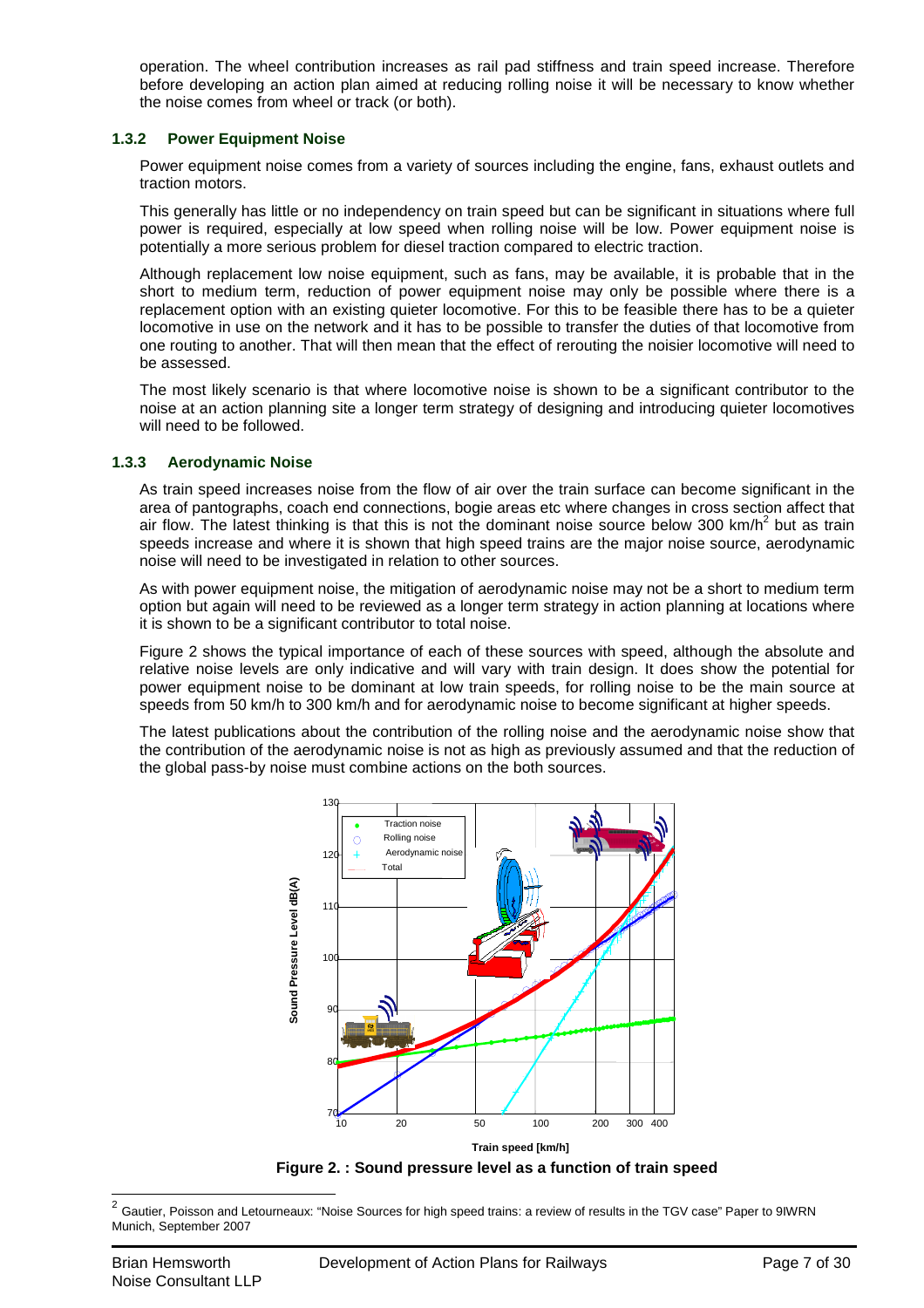### **1.3.4 Other Noise Sources**

In specific situations other noise sources can dominate. Examples are curve squeal, brake screech, broadband braking noise, elevated structure noise. Their importance at specific locations will need to be identified and noise reduction measures applied where appropriate.

It is possible, however that other sources such as curve squeal or additional noise from braking may not be part of the national noise prediction model. If, therefore, action planning is based only on noise levels in the map their presence will not have been included. It is possible that other information may be used for identifying where action is required and this could include the presence of other noise sources.

# **1.4 Options for Source Identification**

END recommends that noise levels on maps are determined by prediction rather than measurement. This is likely to be the situation in the vast majority of cases.

In order for accurate maps to have been produced, information on train numbers train length and speeds for each train type and for each track will have been input by the modeller. (some models may combine traffic on different tracks for simplification but with loss of accuracy especially when shielding calculations are included) Although it is unlikely to be a direct output of the model, quantification of noise levels for each of the sources in Section 1.3 could be obtained as an intermediate output of the model and a ranking list obtained.

This option may not be directly available for the separation of rolling noise because most national models only predict total rolling noise and there are very few cases where the wheel and track contributions will have been separately identified in the modelling process.

It is thus more likely that supplementary measurements will be required at Action Plan locations to determine the ranking of the noise sources.

The input parameters for the prediction model used to produce the maps are important in the source identification process since predictions will have been made for the train types inherent in the model, the number of trains will have been input for each type, track and time period together with their assumed speeds. These parameters will need to be mirrored in the source identification process to produce the ranking.

The alternative methods for ranking railway noise sources will be the subject of the following sections of this paper, before the options for noise control are discussed.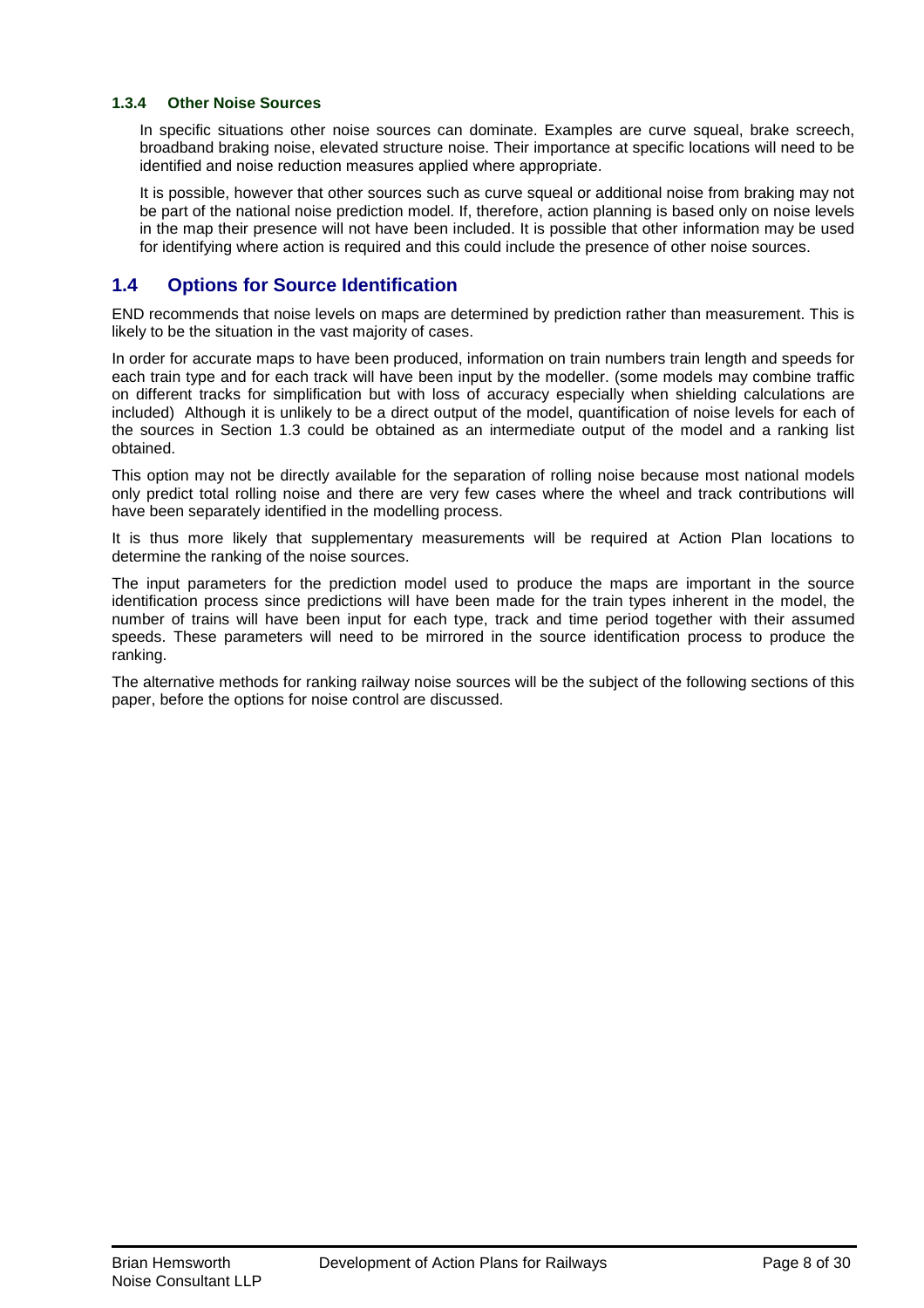# **2 Methodologies for Ranking Railway Noise Sources**

# **2.1 Introduction**

Using strategic noise maps produced for the first round mapping process, Member States are required to identify sites where action planning is necessary. The methodology they will use is not prescribed in the Directive which states that "Action plans should address priorities in those areas of interest and should be drawn up by the competent authorities in consultation with the public". In particular these action plans should be "based upon noise mapping results, with a view to preventing and reducing environmental noise where necessary and particularly where exposure levels can induce harmful effects on human life and so preserving environmental quality where it is good".

Irrespective of the methodology adopted by Member States for determining locations where action is required and any targets which may be set, it is assumed that there will be locations where noise action plans will require noise levels to be reduced. This will require a detailed knowledge of the noise sources involved and probable input from railway noise experts.

Such is the nature of acoustics that effective noise reduction can only be achieved (certainly where there is a future target noise level) when the noise from the sources making the highest contribution to the total noise is targeted.

The main thrust of this section of the paper is to identify the different options for ranking railway noise sources so that effective noise control strategies can be developed.

Measurements are likely to be most often used to derive a ranking. It must be noted, however, that any short term measurements, which will be discussed here, cannot be used currently for checking the accuracy of the maps.

The main reasons are:

(a) The mapping should have predicted the year average noise levels which will have included the effect of changing meteorology over the year with a consequent effect on noise propagation. For some sources (aircraft and road traffic) some changes of meteorology can affect the noise source terms, but this is unlikely to be a major issue for railway noise.

To date there are no widely accepted methods for converting the results of short term measurements into an annual average, although this was part of the EU FP6 project IMAGINE whose results were published during 2007.<sup>3</sup>

(b) For railway noise predictions, rail roughness is crucial in determining the level of rolling noise. Most prediction schemes are based on "national average" rail roughness levels and it is certain that at many sites rail roughness will be higher than the "national average". This will give higher measured levels of rolling noise than predicted. Procedures for identifying and dealing with situations where this is the case at "action plan" locations are discussed below.

Once it has been determined that the track roughness is in line with those assumed in the model used for mapping, the measurements described below can provide data that can be used to check the assumptions made regarding train operation and source noise levels. It should then be possible if changes are thought necessary to rerun the model with revised input terms to determine whether the site falls within those criteria used for action planning.

# **2.2 Validation of Rolling Noise Source Terms used in Prediction**

Decisions regarding locations where action is required will have been made based on the noise levels in the map. Some assumptions regarding noise source terms used for carrying out the mapping predictions will need to be reviewed to determine whether they are valid at the site under investigation.

### **2.2.1 Rail Roughness**

The rolling noise source levels in the noise prediction method are likely to have been based on empirical data obtained from the network using data from sites where the track is known to be in "average smooth" condition. It is necessary in the first instance at a site where action is planned to confirm the accuracy of this assumption.

 3 IMAGINE: Improved Methods for the Assessment of the Generic Impact of Noise in the Environment, Final Synthesis Report Guidance on the IMAGINE methods, DeltaRail bv November 2006.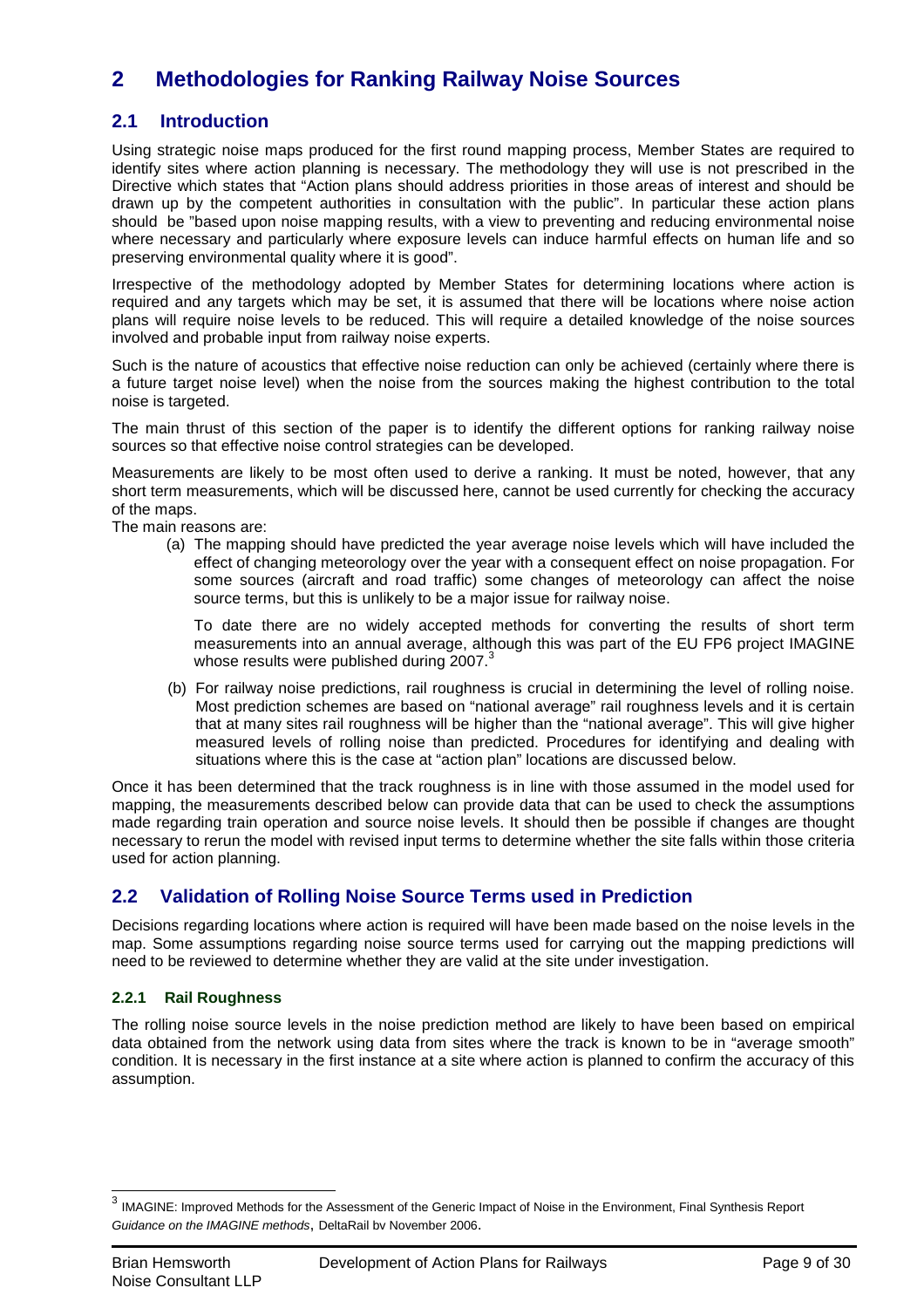Alternatives include:

- a Direct measurement of rail roughness to compare with typical "smooth" rail roughness
- b Indirect roughness measurement using microphones mounted on service or test trains to compare with noise measured at other sites.
- c Comparison of measured passby noise levels with those from the prediction method.

For the analysis of data in (b) it will be necessary to carry out a widespread survey of the network to produce a distribution of noise levels. Where the noise at the site in question is at the lower end of the distribution it can be assumed that the track is in good condition. Where the noise level at the action plan site is towards the high end of the distribution it can be assumed that the track is in poor condition and its roughness is in excess of that assumed in the mapping prediction.

For comparison (c) it is important that only rolling noise is measured. This should be the case with trailing unpowered vehicles running at typical operating speeds though the site and which are not being braked. Higher noise levels than those assumed for that train type in the mapping prediction model will indicate that rail roughness levels are higher than the assumed level for mapping.

Where comparisons a, b and c indicate higher rail roughness levels than those assumed in the mapping prediction, rail grinding will be necessary before the detailed investigation of ranking of noise sources is undertaken.

NB: For the assessment of roughness from noise measurements (b and c) it is important that disc braked vehicles are used as the noise source.

# **2.3 The Freight Traffic Noise Reduction Action Programme**

The International Union of Railways (UIC), the Community of European Railways and Infrastructure Companies (CER) and the International Union of Private Car Owners (UIP) initiated the "Freight Traffic Noise Reduction Action Programme" in 1998. The objective of this programme is to implement a sustainable railway noise reduction by introducing low noise technology in freight traffic, this traffic being the main railway noise source. The reduction in noise is achievable by replacing cast iron brake shoes on freight vehicles by synthetic brake shoes. This will lead to lower surface roughness on the wheels and thus reduce the noise they generate.

To equip new wagons with synthetic brake shoes is cost neutral; therefore the railways already decided to use this technology for new rolling stock in 2002. Currently some 8500 wagons equipped with synthetic braking shoes are in operation or are ordered.

Funding and technical issues mean that the introduction of lower noise freight vehicles will be phased over a number of years. Since it is however part of every railway's plans, retrofitting presents a special case for action planning.

Current tests are indicating that the rolling noise from cast iron tread braked freight vehicles is reduced by about 8 dB(A) when those brakes are replaced by brake with blocks made from composite materials, it therefore seems worthwhile investigating the impact of this replacement as a first step when an action plan site is identified.

The most convenient way of carrying this out will be by calculation by reviewing the source noise levels used as input to the calculation method reducing the rolling noise element of cast iron tread braked freight vehicles by 8  $dB(A)^4$ . From this an effective noise source level in terms of  $L_{den}$  can be derived or the full prediction can be carried out including propagation effects. The reduction in L<sub>den</sub> will indicate, for each site, how effective implementation of the action programme will be. It should be remembered that this is global action and quieter vehicles will impact on many locations.

At locations where rolling noise from freight trains is dominant, this action will be very effective but for mixed traffic routes this may not be universally the case.

The information obtained can be used in a number of ways. Firstly for locations where the Action Programme is effective a priority for retrofitting specific vehicles to give the greatest impact can be derived and at locations where the Action Programme does not provide sufficient noise reduction to achieve any objectives which may have been set for action planning, the options described in the later sections can be reviewed to define the appropriate to be taken.

 4 : UIC/CER: Rail Noise Abatement Status Report 2008. To be published 2008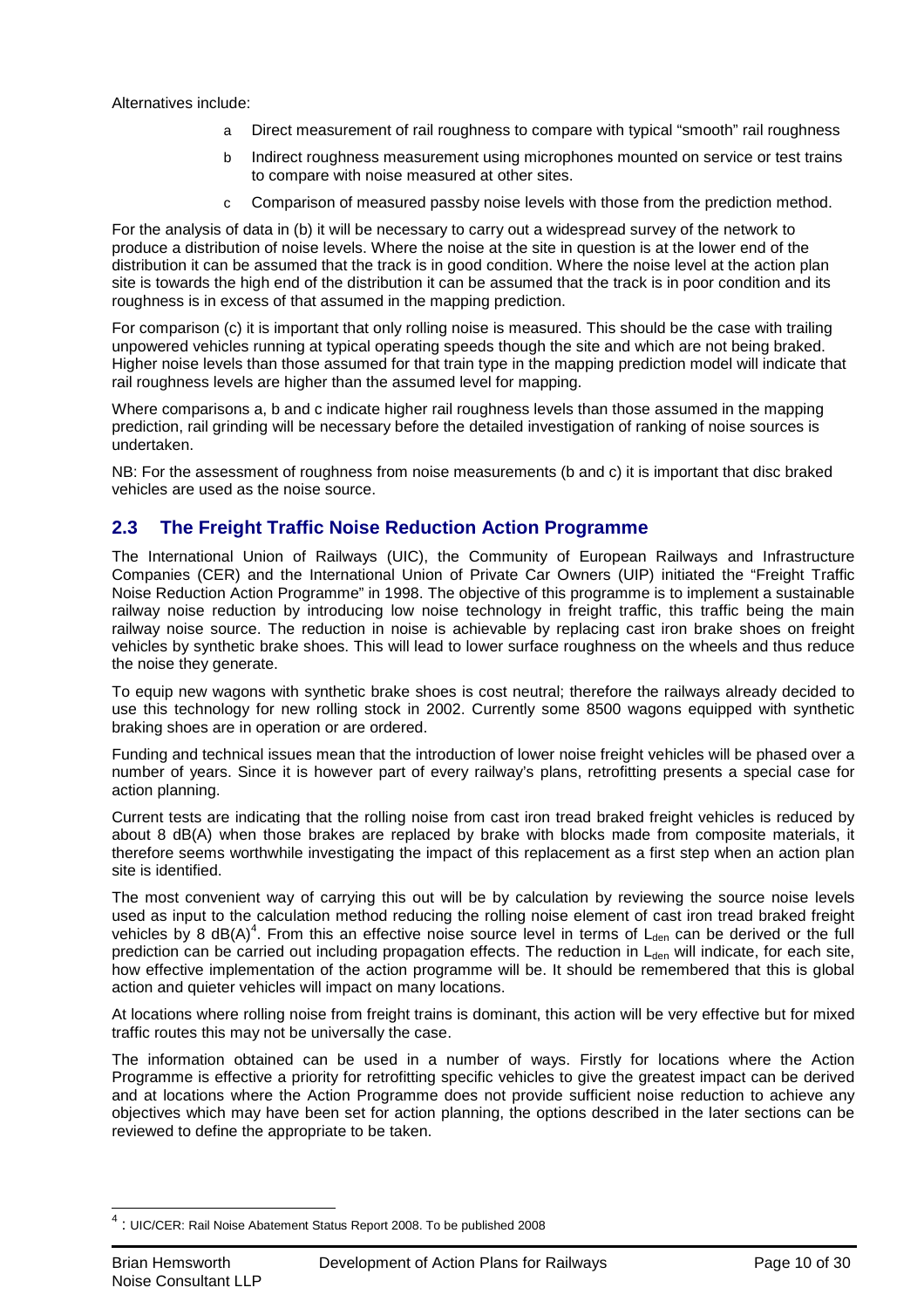# **2.4 Identification of the noisiest trains**

The general case will be a multi track railway on which run a number of different types of train, at various speeds and a variety of power settings for the motive power. All these will have been known or assumed input parameters for the prediction model. Therefore those input parameters for the location under investigation should be reviewed. This will give the following information for each time period (day, evening and night):

- Defined train types (and default train length) used in the prediction model on each track
- Train speeds
- Numbers of trains

The prediction model will have assumed that at any particular site, the noise from trains on each track will be a series of repeated events since, for example, all through mainline passenger trains of a particular design on a particular track will be travelling at approximately the same speed. The same will have been assumed for local trains and freight trains. Thus when groups of trains of a specific design operate consistently at a different speed to other groups of the same design at that location because, of say, the proximity of a station, the groups will have to be designated as different train types.

A train type can be defined as a group of trains each with the same noise characteristics, each on the same track and each travelling at the same speed. When any of these parameters change, a new "train type" needs to be defined.

The calculation of  $L_{den}$  is such that either the noise from all the trains operating during each of the time periods can be summed to give a total L<sub>day</sub>, L<sub>evening</sub> and L<sub>night</sub>, or these quantities can be derived for each train type and to give partial values and then summed to give  $L_{den}$  for each train type. It is this second method that will be used where comparison of  $L_{den}$  for each train type will provide the ranking.

As first steps, simple measurements can be carried out and because of the repeated nature of train passbys the requirement is to provide an average noise level for a single train passby, in terms of a noise energy unit such as Sound Exposure Level (SEL) or hour averaged L<sub>eq</sub>. The choice will depend on national preferences and the noise consultant carrying out the assessment.

For repeated events  $L_{Aeq,T}$  is derived from the following expression:

|                                     |                         | $L_{Aea,T}$ = |     | + 10 $log N$ - 10 $log T_s$<br>SEL             | (2) |
|-------------------------------------|-------------------------|---------------|-----|------------------------------------------------|-----|
| Where $\mathsf{L}_{\mathsf{Aea.T}}$ |                         |               | $=$ | $L_{Aea}$ over time period $T_s$               |     |
|                                     | <b>SEL</b>              |               | $=$ | average SEL for a single train passby          |     |
|                                     | N                       |               | $=$ | number of trains in time period T              |     |
|                                     | $\mathsf{T}_\mathsf{s}$ |               | $=$ | time period (day, evening or night) in seconds |     |
|                                     |                         |               |     |                                                |     |

Where the base energy average is in terms of hourly  $L_{eq}$  for a single train passby the expression is:

| $L_{Aea.T}$ =                |     | $L_{Aeq,1 hour}$ + 10 log N - 10 logT <sub>h</sub>   | (3) |
|------------------------------|-----|------------------------------------------------------|-----|
| Where L <sub>Aeq,1hour</sub> | $=$ | average hourly L <sub>Aeq</sub> for one train passby |     |
|                              | $=$ | time period (day, evening or night) in hours         |     |

The duration of measurements will depend on the length of time required to obtain a reliable average level for each train type operating at the site. Since night time noise levels are penalised by 10 dB(A) and this could be the only time when certain freight trains are operating it is probable that noise from night time trains will dominate the calculation of  $L<sub>den</sub>$ . Some night time noise measurements may be inevitable. A review of the train timetable and the input data for the prediction model will identify the times at which different trains operate so that a plan can be developed to obtain all the necessary data.

It is recommended that the measurement procedures in ISO 3095 $<sup>5</sup>$  are followed as closely as possible</sup> particularly with respect to meteorological conditions ie wind direction from track to microphone with a speed < 5m/s and no falling rain or snow. Microphone positions should be set where it is most convenient to achieve uninterrupted noise propagation from all tracks, but distance corrections should be made for propagation to make the data relevant for the nearest affected development especially for a multi track railway. It is recommended that in order to minimise meteorological effects, these measurements are carried out closer than 50m to the railway.

 $<sup>5</sup>$  ISO 3095:2005:Railway applications -- Acoustics -- Measurement of noise emitted by railbound vehicles</sup>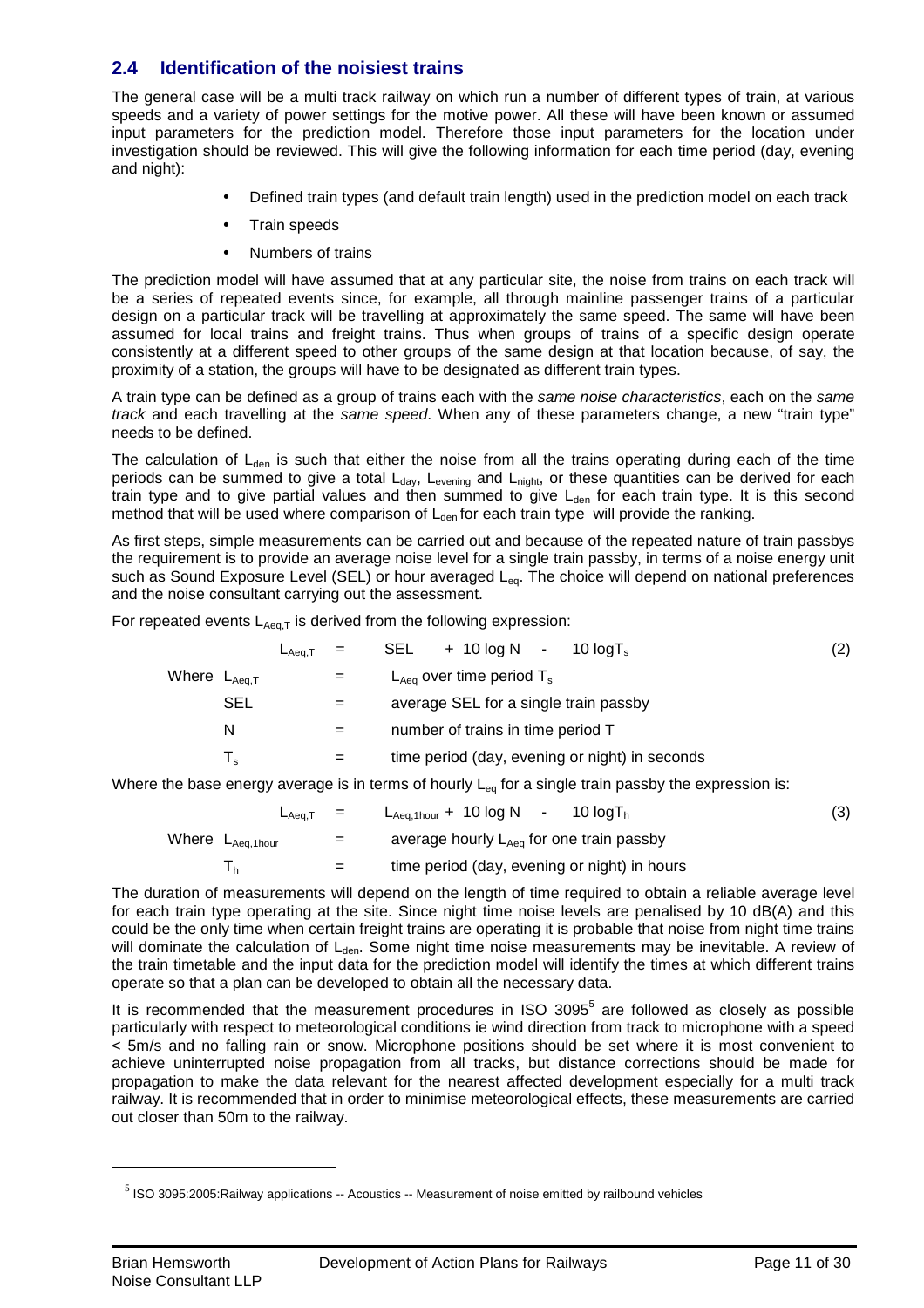Since the predicted noise levels will have been based on vehicles in good condition, any measurements which include the effect of wheel flats should be disregarded in producing the average noise level but their presence noted for remedial action to be taken.

The number of measurements of each train type will depend on the consistency of the noise they produce but a minimum of three passbys per train type will be required. Where it is necessary to remain on site to obtain data from certain trains, measurements from all trains passing the site should be made.

At the end of this process the average SEL (or other energy related quantity) for each train type on each track will have been obtained giving a series of noise levels:

 $SEL<sub>i</sub>$ 

Where i refers to a particular track and

tt refers to a particular train type

Using equation 2 the noise levels for each time period are:

 $L_{\text{day,i,tt}}$  = SEL $_{\text{day,i,tt}}$  + 10 log  $N_{\text{day,i,tt}}$  – 46.4  $\begin{aligned} L_{\text{evening},i,t} = \qquad \quad \text{SEL}_{\text{evening},i,t} + \text{10 log N}_{\text{evening},i,t} - \text{41.6} \end{aligned}$  $L_{\text{night,i,tt}}$  = SEL<sub>night,i,tt</sub> + 10 log  $N_{\text{night,i,tt}} - 44.6$ 

The above equations are for the general case but it is likely that for a particular train type, train speeds will not vary throughout the 24 hour period and the SEL (hourly averaged  $L_{eq}$ ) will be the same for each period of assessment.

The partial contribution to the total  $L_{den}$  from that train type  $(L_{den,i,t})$  is given by:

$$
L_{den,i,tt} = 101g \frac{1}{24} \left( 12 * 10^{-10} + 4 * 10^{-10} + 8 * 10^{-10} + 8 * 10^{-10} \right) \tag{4}
$$

Comparison of values for  $L_{den,itt}$  will give a ranking for all the train types thus identifying those where reducing the noise will reduce the total  $L_{den}$ .

Total  $L_{den}$  is derived from partial  $L_{den}$  using the following equation

$$
L_{den} = 10\lg \sum \left(10^{\frac{L_{den,i,n}}{10}}\right) \tag{5}
$$

where  $\sum$  is the summation of all train types i,tt

Revision of the equations 4 and 5 after calculating the effect of implementing noise mitigation identified in Section 3 will determine the benefit accruing from the noise mitigation options.

# **2.5 Separation of Sources**

Once the "noisiest trains" have been identified it is necessary to determine which sources in those train/track combinations are the largest contributors to total noise.

### **2.5.1 Rolling Noise and Power Equipment Noise**

Initially trains at conventional speeds will be considered where there will be no possibility of aerodynamic noise. Figure 3 shows the simulation of the noise level time history for a train hauled by a diesel locomotive which is on power.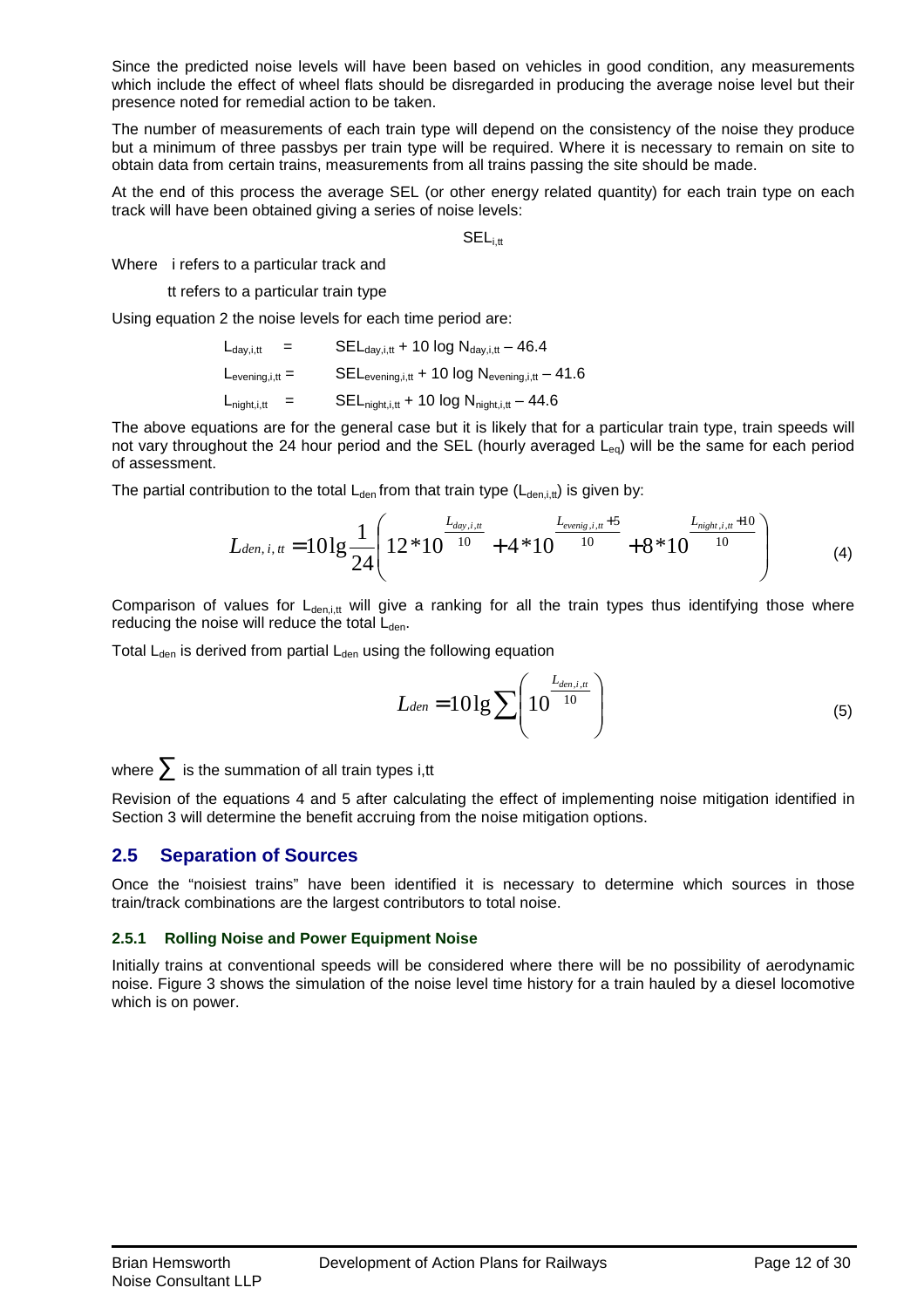

**Figure 3 : noise level time history for diesel hauled train (80km/h, d = 25m)** 

Two distinct phases are apparent: a peak caused by the locomotive at the head of the train and a level portion for the remainder of the train caused by rolling noise of the trailing vehicles. The noise levels are typical for diesel locomotives on full power hauling vehicles with cast iron tread brakes running at 80km/h for a measurement position of 25m from the track.

The analysis of other passbys may not be as obvious as this. For instance power equipment noise tends to be independent of speed whereas rolling noise levels will increase by about 9 dB(A) for each doubling of train speed. Thus at 160km/h the rolling noise will be in excess of the power equipment noise (in terms of dB(A)) even though power equipment noise is likely to be distinctly audible because of its low frequency character. In non full power situations the power equipment noise will be less but may still contribute.

In situations where power equipment noise can be readily identified, as in Figure 3, separation of rolling noise and power equipment noise, manually with analysis equipment is straightforward in order to then quantify the noise energy in the passby associated with each source.

Where such a separation is not readily achievable, further testing may be required in which the train type under consideration is run through the site under test conditions of minimal or no power to give the rolling noise characteristics of the train. Subtraction of the rolling noise element from the total noise will give the power equipment noise.

# **2.5.2 Aerodynamic Noise**

Similar testing will be required in situations where high speed trains are contributing most to total noise. In order to determine how much aerodynamic noise is present it will be necessary to estimate the rolling noise content of total noise at high speeds.

This can be carried out by running the train in question through at site at a number of speeds, say 100 km/h, 150 km/h and 200km/h (or as high as possible where aerodynamic noise is believed not to be present) and obtaining a relationship for rolling noise (LAmax,rolling) as a function of speed.

This is likely to be of the form:

$$
L_{\text{Amax,rolling}} = k * log(train speed) + constant
$$
 (6)

This will produce a line similar to that attributed to rolling noise in Figure 2.

At the speed of high speed trains through the site subtraction of the estimated rolling noise from the measured total noise will give an estimate for aerodynamic noise, but will not identify which aerodynamic noise process is responsible. If this simple analysis shows aerodynamic noise to be a significant contributor to total noise and its reduction would be beneficial to the action plan, further studies will be necessary to identify how aerodynamic noise might be reduced.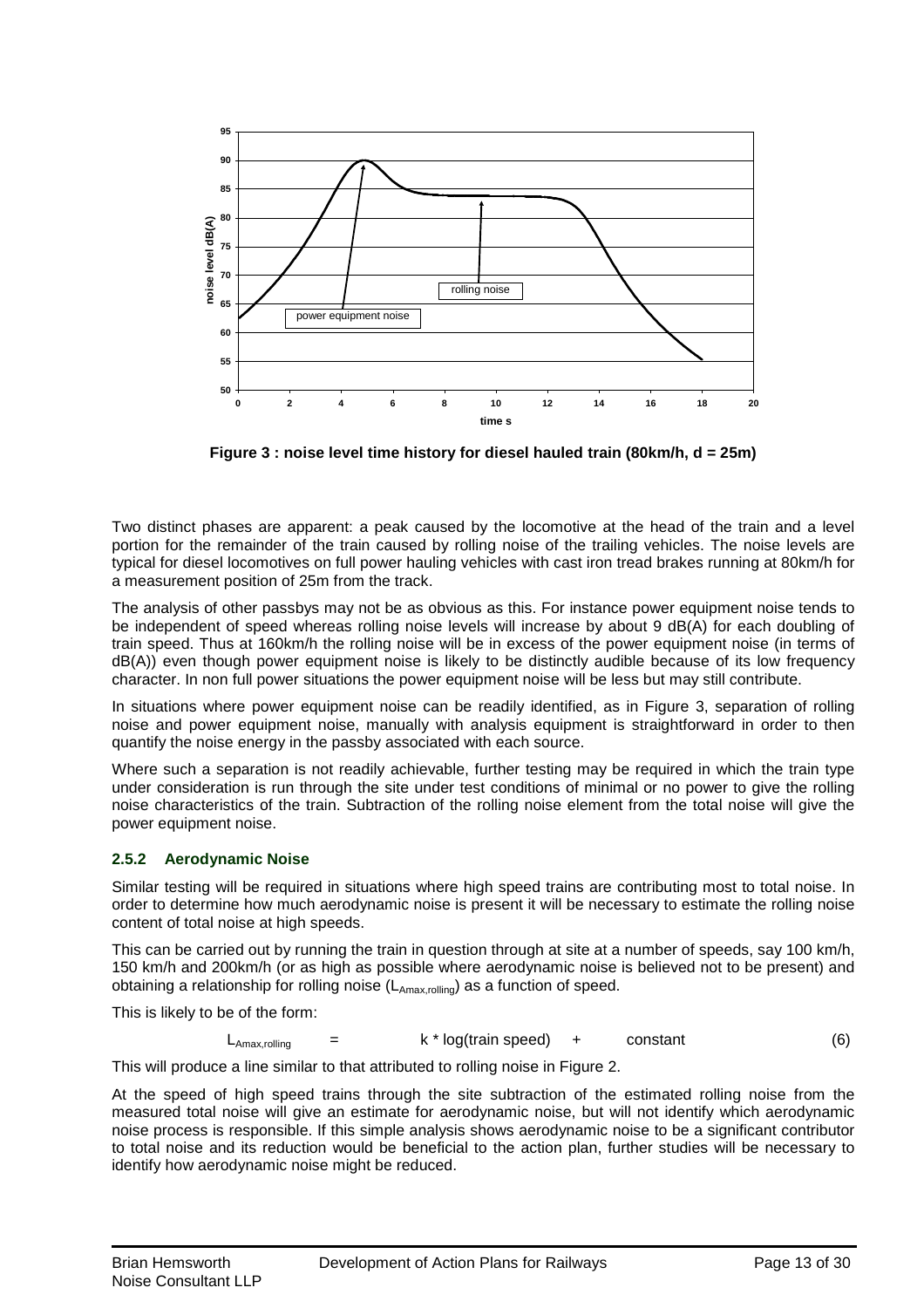# **2.6 Separation of track and wheel noise**

As a steel wheel rolls on the steel track, forces in the contact zone cause the wheel and track (rail and sleepers) to vibrate and hence radiate noise. The force generated in the contact zone is dependent on train speed and also on the surface roughness levels of wheel and rail. Thus rolling noise increases as a particular train goes faster and vehicles with high roughness wheels (eg cast iron tread braked vehicles) will generate more noise than vehicles with low roughness wheels (eg disc braked wheels). Also when either train runs on a high roughness level track (eg corrugated track) the noise level will be higher than for that train on smooth track. This level difference is more noticeable for trains with smooth wheels where for the same condition of wheel the noise level can increase by up to 20 dB(A).

The relationship between wheel radiated noise and track radiated noise is given by:

| U <sub>total</sub> | =           | 10 log (10 <sup>Lwheel/10</sup> + 10 <sup>Ltrack/10</sup> ) | (7)                 |
|--------------------|-------------|-------------------------------------------------------------|---------------------|
| Where              | $L_{total}$ | =                                                           | total rolling noise |

 $L_{\text{wheel}}$  = wheel radiated noise  $L_{\text{track}}$  = track radiated noise

This relationship is important for assessing the effectiveness of any mitigation action applied to either wheel or track.

If  $L_{\text{track}} - L_{\text{wheel}}$   $> 10 \text{ dB(A)}$ , the track contribution dominates the total rolling noise and wheel treatments in isolation will be ineffective.

For tracks with softer rail pads (the more normal situation in Europe) and at lower speeds, the track noise will usually dominate over wheel noise. In these situations low noise wheel components in isolation will be ineffective and quieter railways will only result when measures are first applied to the track. This was demonstrated in the Silent Track project<sup>6</sup>.

Conversely if  $L_{wheel} - L_{track}$  > 10 dB(A), wheel noise dominates and track treatments in isolation will be ineffective.

In situations where there is no clear dominance of either  $L_{wheel}$  or  $L_{track}$  it may be necessary to mitigate both the wheel and track noise to reduce total noise.

A number of options are available for determining the wheel and track contributions. The choice will be dependent on the expertise and facilities of the railway/consultant carrying out the action plan.

### **2.6.1 Approximate Separation from Frequency Analysis**

The general results from studies carried out over a number of years has indicated that low frequency rolling noise is generated by vibration of the sleeper, mid frequency rolling noise is generated by vibration of the rail and high frequency rolling noise is generated by vibration of the wheel. Thus frequency analysis of the rolling noise can be used to give and approximate quantification of the wheel and track contributions. An example of this is shown in Figure 4.

 6 Hemsworth, Gautier & Jones "Silent Freight and Silent Track Projects" Proceedings of InterNoise 2000, Nice August 2000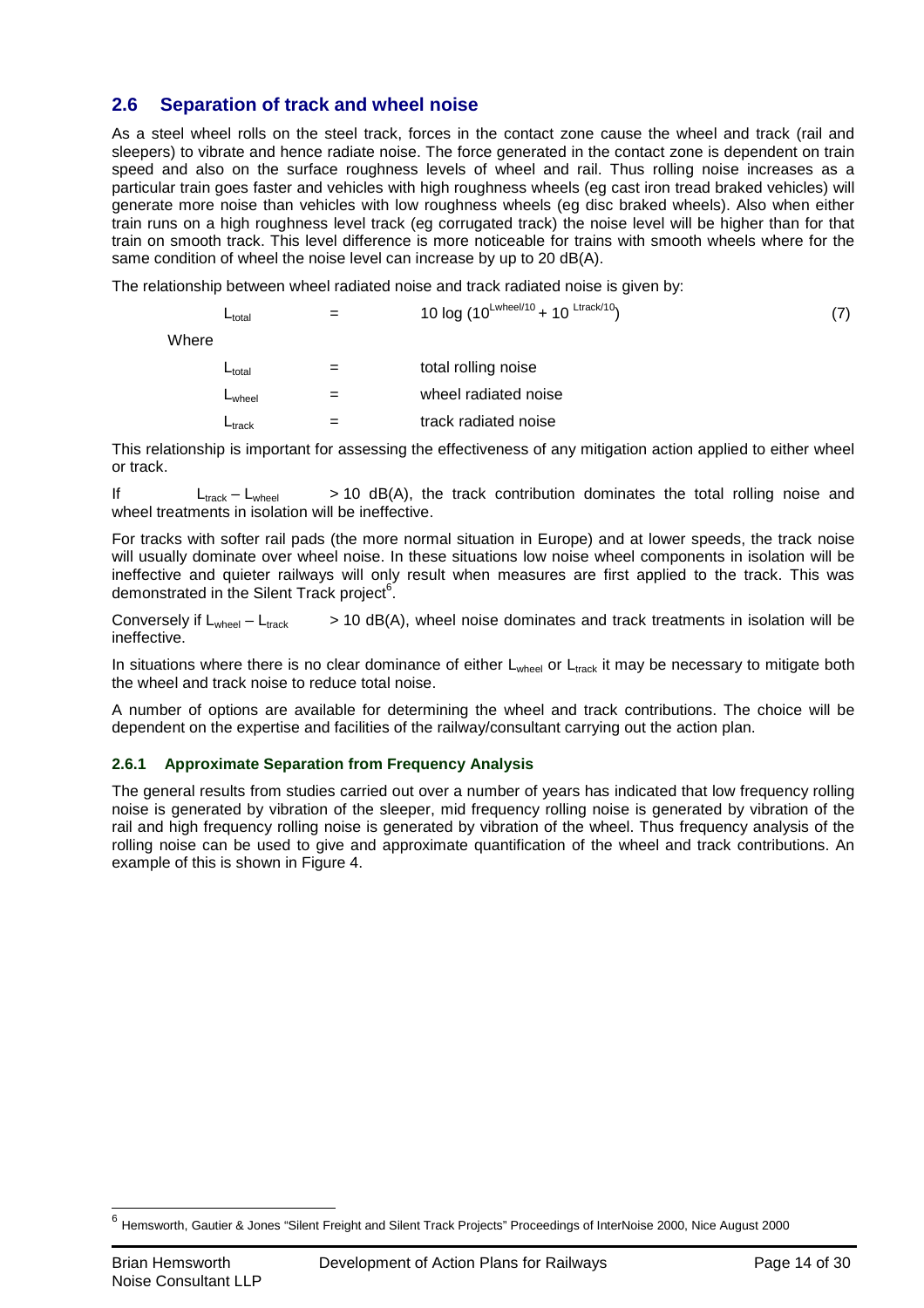

**Figure 4 : Relative Contributions to Rolling Noise** 

To a first approximation it can be assumed that track noise dominates at frequencies below the 1250 Hz or 1600 Hz third octave bands. The steps in this analysis are:

- 1. determine total A-weighted rolling noise level  $(L_{total})$
- 2. determine A-weighted level for spectrum in frequency range 100 Hz 1250 (1600) Hz

this is designated track contribution to rolling noise  $L_{track}$ 

3.  $L_{\text{wheel}} = 10 \log (10^{\text{Ltotal}/10} - 10^{\text{ Ltrack}/10})$ 

It must be noted that this is very much an approximation and should only be used when no other alternatives are available.

This technique was used in the analysis of data for EU FP4 Projects Silent Freight and Silent Track.<sup>78</sup>

# **2.6.2 Separation by Measurement**

Over recent years a number of techniques have been developed to separate the wheel and track contributions to rolling noise by measurement.

The Vibro-acoustic Track Noise method (VTN) and the Multiple Input Single Output method (MISO) were developed by AEA Technology Rail bv (now DeltaRail bv) and SNCF respectively as part of the EU FP5 Project STAIRRS. They are described in detail in the final report of STAIRRS Work Package 2 as reports STR23TR130902AEA1 (VTN) and STR23TR261102SNCF1 (MISO) and summarized at the World Congress on Railway Research 2003.<sup>910</sup>.

<sup>7</sup> Silent Freight Project: Final Report Ref 5E0U15T1.DB December 2000

<sup>8</sup> Silent Track Project: Final Report Reference 00615/7/ERRI/T/A December 2000

<sup>9</sup> Verheijen et al: "VTN: A validated method to separate track and vehicle noise and to assess noise reduction measures" WCRR Edinburgh September 2003<br><sup>10</sup> Letourneaux et al, "MISO: A measurement method to separate noise emission of railway vehicles and track" WCRR Edinburgh

September 2003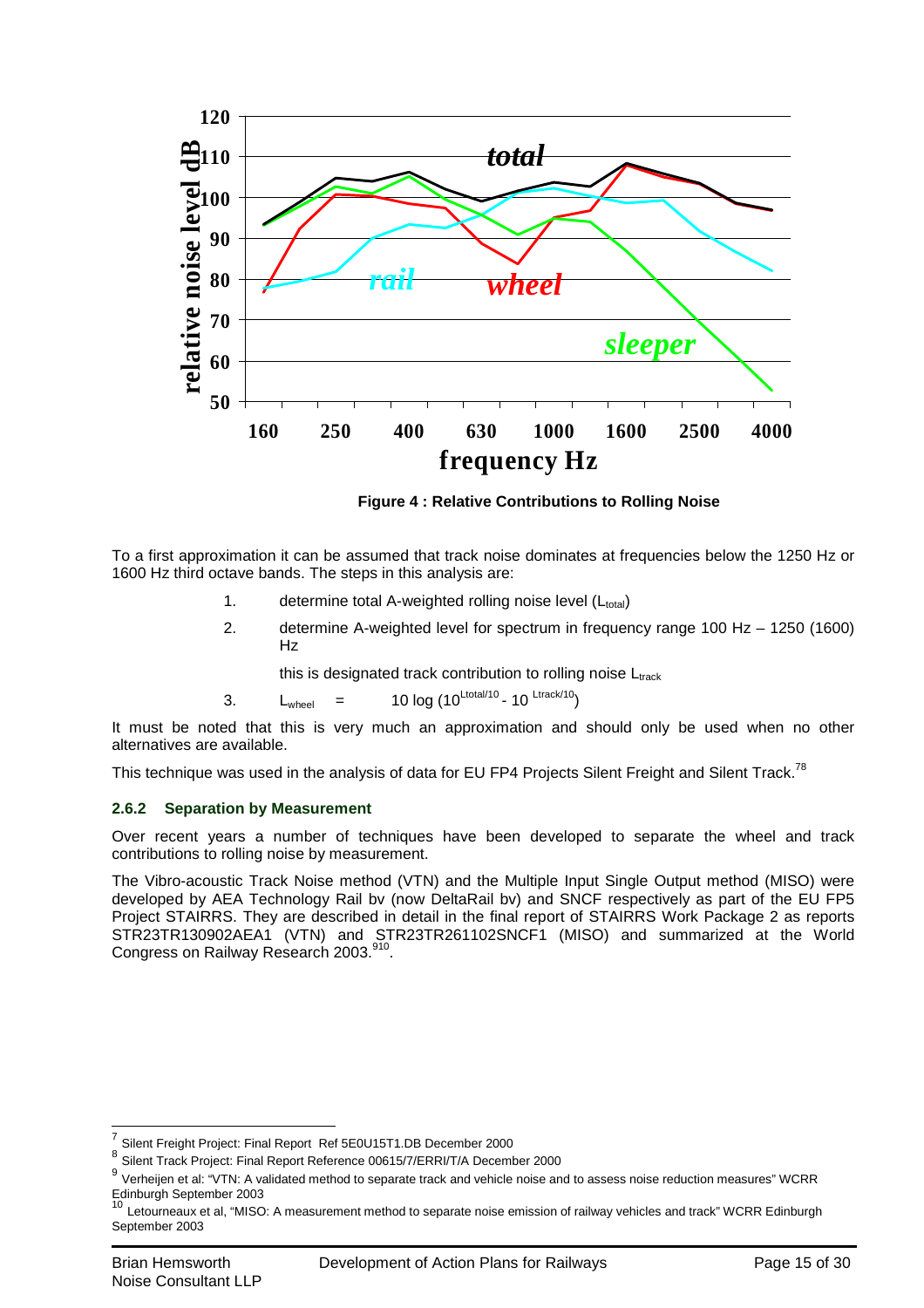The basic principles for each method are:

### **The Vibro-acoustic Track Noise method**

measure the total rolling noise  $(L_{total})$  at the side of the track and

measure the vibration of rail and sleeper.

The vibration levels are used as input to simple noise radiation models for those track components to predict track radiated noise  $(L<sub>track</sub>)$ .

Vehicle radiated noise (Lwheel) is derived from the equation

 $L_{\text{wheel}}$  = 10 log (10<sup>Ltotal/10</sup> - 10 <sup>Ltrack/10</sup>)

### **The Multiple Input Single Output Method**

measure the total rolling noise  $(L_{total})$  at the side of the track

measure the track transfer function between track vibration and noise for the portion of the passby not affected by wheels (ie for cross section between bogies, total noise  $=$  track noise) This analysis requires microphones to be located close to the track where parts of the noise level time history which have no input from wheel radiation can be identified.

compute the track radiated noise  $(L<sub>track</sub>)$  for those slices of the time history, where wheel and track combine, from the track transfer function and track vibration

Derive vehicle radiated noise  $(L_{wheel})$  from the equation

 $L_{wheel}$  = 10 log (10<sup>Ltotal/10</sup> - 10<sup>Ltrack/10</sup>)

As can be seen the principles of both methods are simple in that the track contribution to rolling noise is determined by either modelling of sound radiation from vibration measurements (VTN) or by determining radiation transfer functions from measurement and signal processing techniques (MISO). The vehicle contribution is derived by subtracting the track contribution from the measured total rolling noise.

### **2.6.3 Separation by Modelling**

A number of models have been developed to describe and quantify the rolling noise process. The most widespread in use today is TWINS which was developed by UIC through the work of Committee C163 (Railway Noise)<sup>1112</sup>.

Noise is predicted from the assumption that rolling noise derives from the forced vibration of wheels and tracks through their contact patch. Wheel and rail roughness are important parameters in determining the level of the force.

The model requires Finite Element models to be developed for wheel and track components and the noise from each can be determined as separate outputs. It is thus possible to develop a TWINS model for the wheel/track combination under investigation to determine the vehicle and track contributions to rolling noise.

Use of TWINS requires specialist knowledge and this method is only recommended where the Member State Railway has staff (or access to consultants) with experience in FE modelling and TWINS software.

# **2.7 Identify other noise sources**

It is possible that other sources may be present at the site under investigation. The influence of these sources may have been included in the model used for mapping, in which case it may have been the cause for developing an action plan or it may be an additional source which was not included in the mapping process.

In each case it will need to be quantified and where necessary plans put into place for its reduction.

Examples of these additional sources are:

- Curve squeal (high frequency pure tone as train traverses as sharp curve)
- Brake screech (high frequency pure tone during braking)
- Broadband braking noise (broadband noise during braking)
- Elevated structure noise (enhancement of rolling noise through noise radiation of support structure)

<sup>11</sup> Thompson, Hemsworth & Vincent "Experimental Validation of the TWINS Prediction Program for Rolling Noise, Part 1: Description of the Model and Method" Journal of Sound and Vibration Vol 293 May 1996.

<sup>12</sup> Thompson, Fodiman & Mahe "Experimental Validation of the TWINS Prediction Program for Rolling Noise, Part 2: Results" Journal of Sound and Vibration Vol 293 May 1996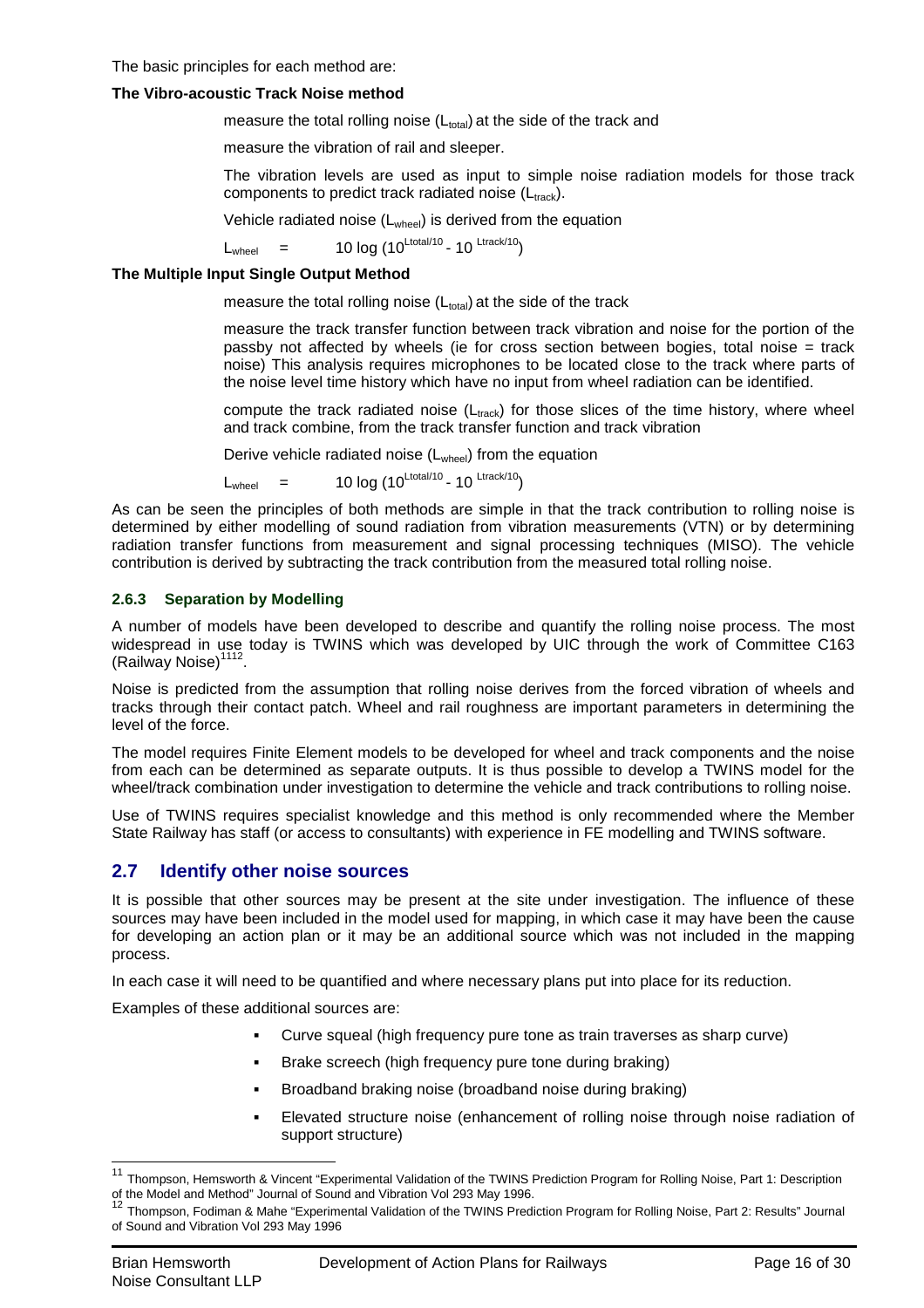# **3 Action Plan options to reduce railway noise.**

# **3.1 Introduction**

In order to develop the new EU noise policy, the EU Commission created technical working groups to assist in the preparation of the policy in 1998. Working Group 5 (Noise Abatement) was given the task of evaluating noise mitigation methods. In its final report (Inventory of Noise Mitigation Methods, 18 July 2002) it discussed a number of options for reducing the effects of noise from road, rail and aircraft.

For railways it only considered roiling noise reduction at source and maintenance although it implied in a table that there might be some benefit from the application of speed restrictions without discussing it in the text of the report. No advice was given regarding mitigation of motive power noise or aerodynamic noise.

It did, however, consider traffic planning, traffic management and land use planning for road traffic although it is difficult to see how a number of these options could be used in action planning.

Nonetheless Annex V (Minimum Requirements for Action Plans) of the Environmental Noise Directive contained a list of potential action planning options without identifying to which traffic mode these may be applicable. In noting that public consultation (and public participation) is an integral part of the action plan process, there is no doubt that all of these actions will be raised by outside bodies at some time and the purpose of the following sections is to give an indication as to the effectiveness of each and the benefit/risk for the railway..

The options given in Annex V of the Directive are repeated below.

- Traffic planning
- Land use planning
- Technical measures at noise sources
- Selection of quieter sources
- Reduction of sound transmission
- Regulatory or economic measures or incentives.

In considering technical measures at sources and the use of quieter sources a distinction has to be drawn between local and global measures to reduce noise. Any action taken on the track or at trackside is a local action and will not impact on other sites on the network. Action taken on vehicles, however, is a global action because benefit will occur wherever that vehicle operates (although the benefit may not be the same at all sites). It therefore appears that in order to develop a cost effective action plan for a network, that network should be assessed in its totality rather than a series of local plans. For example where it is shown that one particular train type is identified in section 2.3 to be significant contributor to the total noise at a number of sites, global remedies should be reviewed to determine the benefit for the noise on the whole network following their implementation.

This will be particularly important where it is shown that noise from cast iron tread braked freight vehicles are the dominant source at a number of sites. Assessing the benefit of retrofitting composite brake blocks will be the first step to determine whether that action alone will be sufficient to meet the targets set for the action plan. If the answer is no, further mitigation will need to be implemented. It is of course possible that action planning will be required at sites with little or no freight traffic. In these situations the implementation of alternative mitigation from the options discussed below will be necessary.

Unless otherwise stated the noise reduction quoted below is for the maximum level associated with the train passby and the effect on partial  $L_{den}$  and total  $L_{den}$  has to be assessed using the equations in Sections 2.3 and 2.5.

# **3.2 Selection of Quieter Sources**

### **3.2.1 Vehicle Braking Systems**

As discussed in Section 2.3 one of the most important influences of rolling noise is rail/wheel roughness. Increases in wheel and rail roughness cause more noise. Wheel roughness is controlled by the method of braking the wheel with high roughness levels being a consequence of using cast iron tread brakes. This has historically been the system used for freight vehicles although this discussion applies to any vehicle with cast iron tread brakes.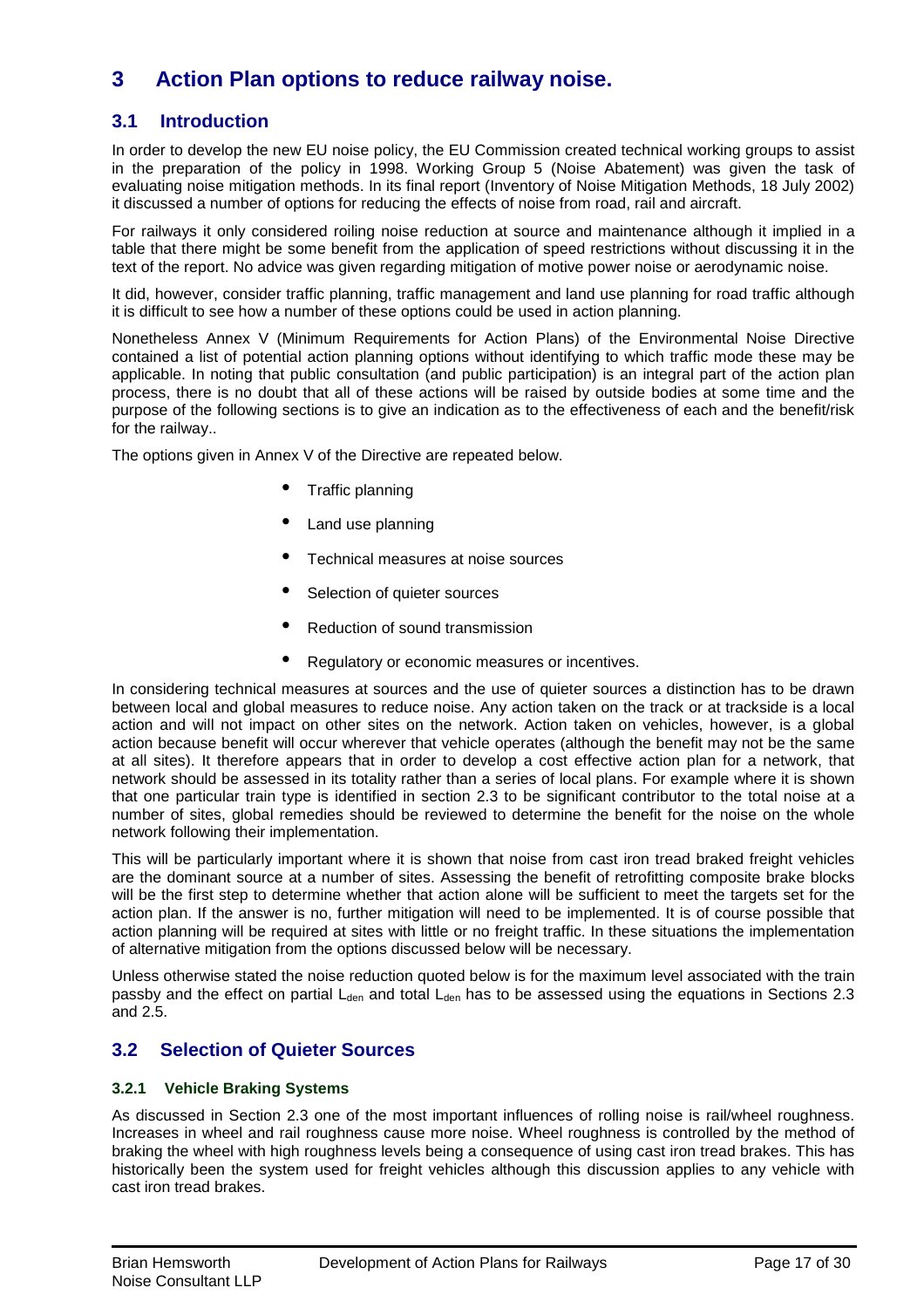As passenger train speeds increased cast iron tread braking was phased out in favour of disc brakes which gave a more compatible braking characteristic for those higher speeds. Figure 5 shows the difference in rolling noise level, as a function of speed, between cast iron tread braked vehicles and disc braked vehicles for a measurement distance of 25m.<sup>13</sup>



**train speed km/h**

# **Figure 5 Effect of Train Speed and braking system**

This shows the well known relationship that because disc braked wheels are smoother than cast iron tread braked wheels they cause about 10 dB(A) less noise at the same train speed. For new passenger trains, the use of cast iron tread brakes is being phased out to comply with recent TSI noise levels but replacing cast iron tread brakes by disc brakes is unlikely to be a short term action plan option.

The current initiative by UIC to retrofit Europe's cast iron tread braked freight fleet with composite brake blocks is aimed at achieving the same noise result for freight vehicles. Early noise data suggests that noise reductions of about 8  $dB(A)^{14}$  at the same train speed can be achieved.

Questions of funding and priority setting for this action are still under discussion but where it can be demonstrated that the retrofitting of specific vehicles would have a large impact on a Member State's action planning (and for International traffic be beneficial for another Member State's Action Plans) that would increase the priority level for retrofitting being applied to those vehicles.

It should be noted that the 10 dB(A) or so benefit discussed above will be the limit of noise reduction from using alternative forms of braking because rail roughness will then dominate total roughness and even smoother wheels will not give further noise reduction.

# **3.2.2 Rail Dampers**

EU project Silent Track and more recent investigations have shown that tuned absorbers attached to the rail can reduce the track contribution to rolling noise by up to 7  $dB(A)^{15}$  Later studies (SNCF internal research, SILENCE and Dutch IPG project) confirm these values and also indicate that it can be assumed that a reduction of total rolling noise of about 3 dB(A) can be achieved with rail dampers.<sup>1</sup>

Where the investigations described in Section 2.4 show that track generated noise is significant the effectiveness of rail tuned absorbers should be assessed. This will however be classed as local action and may not provide the same noise reduction for all trains and tracks. Certainly it is likely that for higher speed trains the vehicle contribution will increase and track treatments will be less effective.

 $\overline{\phantom{a}}$ 

<sup>&</sup>lt;sup>13</sup> Hemsworth "Rail System Environmental Noise Prediction, Assessment and Control" Handbook of Noise and Vibration Control, Chapter 121 2007.

See ref 4

<sup>15</sup> Hemsworth, Gautier & Jones "Silent Freight and Silent Track Projects" Proceedings of InterNoise 2000, Nice August 2000

<sup>16</sup> van der Dool "Rail Dampers, rail infrastructure gets quiet" Proceedings of InterNoise 2007

<sup>&</sup>lt;sup>17</sup> Benton et al "Track Absorbers: Concept, Measurements, Simultaion SILENCE Seminar, Paris January 2008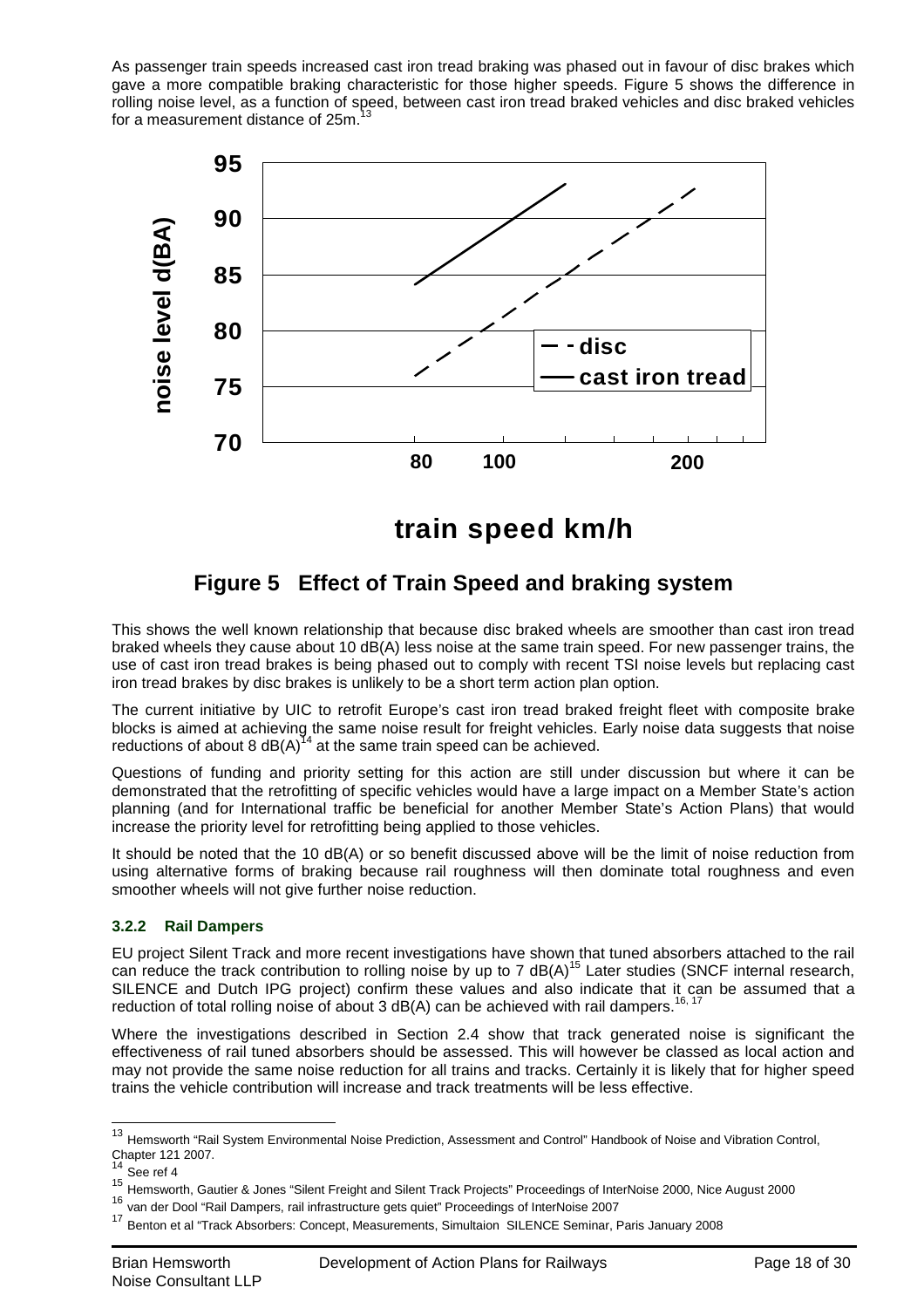### **3.2.3 Wheel Damping**

EU project Silent Freight and more recent investigations have shown that tuned absorbers attached to the wheel can reduce the wheel contribution to rolling noise by up to 7 dB(A).<sup>18</sup> Later studies (SNCF internal research, SILENCE and Dutch IPG project) confirm these values and also indicate that it can be assumed that a reduction of total rolling noise of about 2  $dB(A)$  can be achieved with wheel dampers.<sup>19</sup>

Where the investigations described in Section 2.4 show that wheel generated noise for one or more vehicle design is significant the effectiveness of wheel tuned absorbers should be assessed. This will be classed as global action and may impact other sites but the effect will only be effective where the wheel contributions from those trains are significant.

### **3.2.4 Bogie Shrouds and Low height barriers**

Bogie shrouds and trackside barriers are most effective when the lower edge of the shroud overlaps the upper edge of the barrier. To stay within an envelope of European gauge limits, this was not possible in the Silent Freight/Silent Track projects where a gap above rail head level was required.

In combination with wheel and rail tuned absorbers a noise reduction of about 10 dB(A) was achieved in these projects.

National studies in the UK and Germany have indicated that where an overlap can be achieved substantial acoustic benefit can result. In these studies, the bogie shroud/low barrier combination gave an acoustic benefit of between 8 and 10  $dB(A)^{2021}$ .

Cost and effectiveness studies will need to be carried out to optimise the mitigation options where a reduction in rolling noise is required.

### **3.2.5 Quieter Locomotive**

Where it has been demonstrated that locomotive noise dominates one possible option is to replace the locomotive in question with a quieter design, if one exists.

The low cost, potentially short term option is to use a quieter locomotive that is currently operated on other parts of the network. Questions to be answered include:

- Is there a current quieter locomotive in use?
- Are there enough locomotives available to provide the service?
- Is the locomotive suitable for the service in terms of power and speed?
- What are the noise implications for the routes on which these locomotives operated?

If positive answers are provided these questions an action plan could be drawn up.

In the situation where it is known that quieter locomotives exist but either not in use on the network or where the answer to all or some of the questions above is negative, the solution could be to replace the existing noisy fleet with the quieter locomotives specifically purchased for their noise characteristics. Because of the cost implications this could only be considered as a long term solution and would need to be included in an overall future planning strategy for the railway.

# **3.3 Train Speed**

Rolling noise energy,  $L_{eq}$  is proportional to the ratio of train speed with the relationship

 $L_{eq}$  = 20 log (train speed) + constant

This is shown in Figure 6

<sup>&</sup>lt;sup>18</sup> Bouvet et al "Rolling Noise from Freight Railway Traffic: Reduction of Wheel Radiation by means of Tuned Absorbers" Proceedings of InterNoise 2000

see Reference 16

<sup>20</sup> Jones "Railway Noise Control using Combined Vehicle and Track Treatments" World Congress on Railway Noise Research, Paris 1994.<br><sup>21</sup> Hugo & Saabel "Implementation of the Noise Abatement Program of the DBAG" 2<sup>nd</sup> International Workshop – Abatement of Railway

Noise Emissions – Freight Transport, Berlin 1998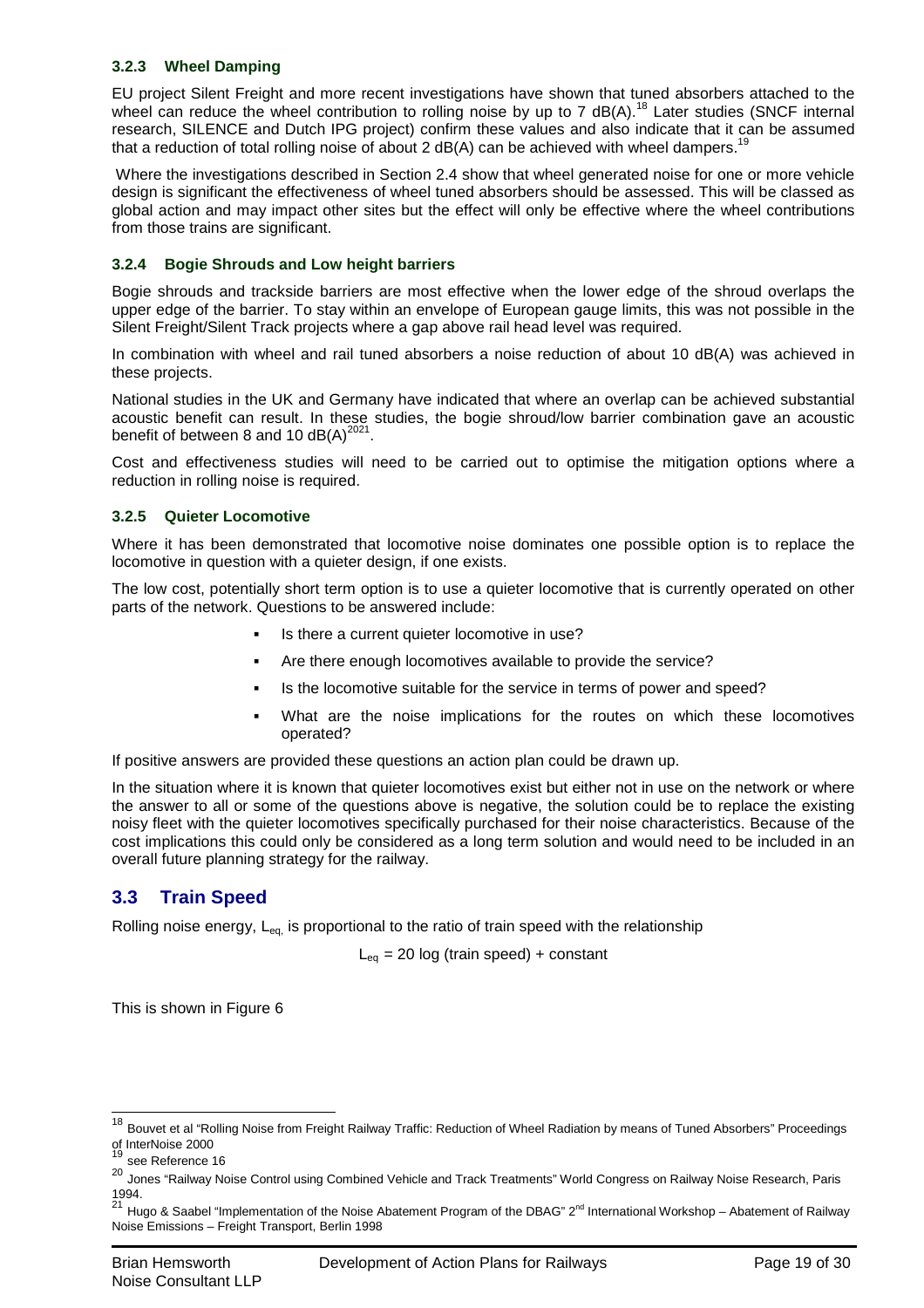

**Figure 6 : Rolling Noise Speed Correction** 

The table below (derived from Figure 6) shows the changes to train speed required to give specific reductions in noise level.

| Train speed | Change in noise level |
|-------------|-----------------------|
| ratio       | $(dB(A) L_{eq})$      |
| .89         |                       |
| .80         | $-2$                  |
| .71         | $-3$                  |
| .63         | $-4$                  |
| .56         | -5                    |
| .32         | $-10$                 |
| .10         | $-20$                 |

It can be readily seen that useful reductions in noise level can only be achieved by large reductions in train speed. Such changes are not compatible with the operation of a commercially competitive railway.

It should also be noted that in a situation where there is a significant amount of diesel engine noise, at low speeds the maximum noise level from the whole train is fairly independent of train speed and in fact for full power situations reducing the train speed can increase the noise energy level by a small amount.

Train speed reduction is therefore not seen as an effective action plan option.

# **3.4 Redirection of Traffic**

This reduces the number of trains passing a given point within a prescribed time period.

 $L_{eq}$  is proportional to the ratio of numbers of trains with the relationship

 $L_{eq}$  = 10 log (No of trains) + constant

(The same ratio applies to changes in train length)

This relationship is shown in Figure 7.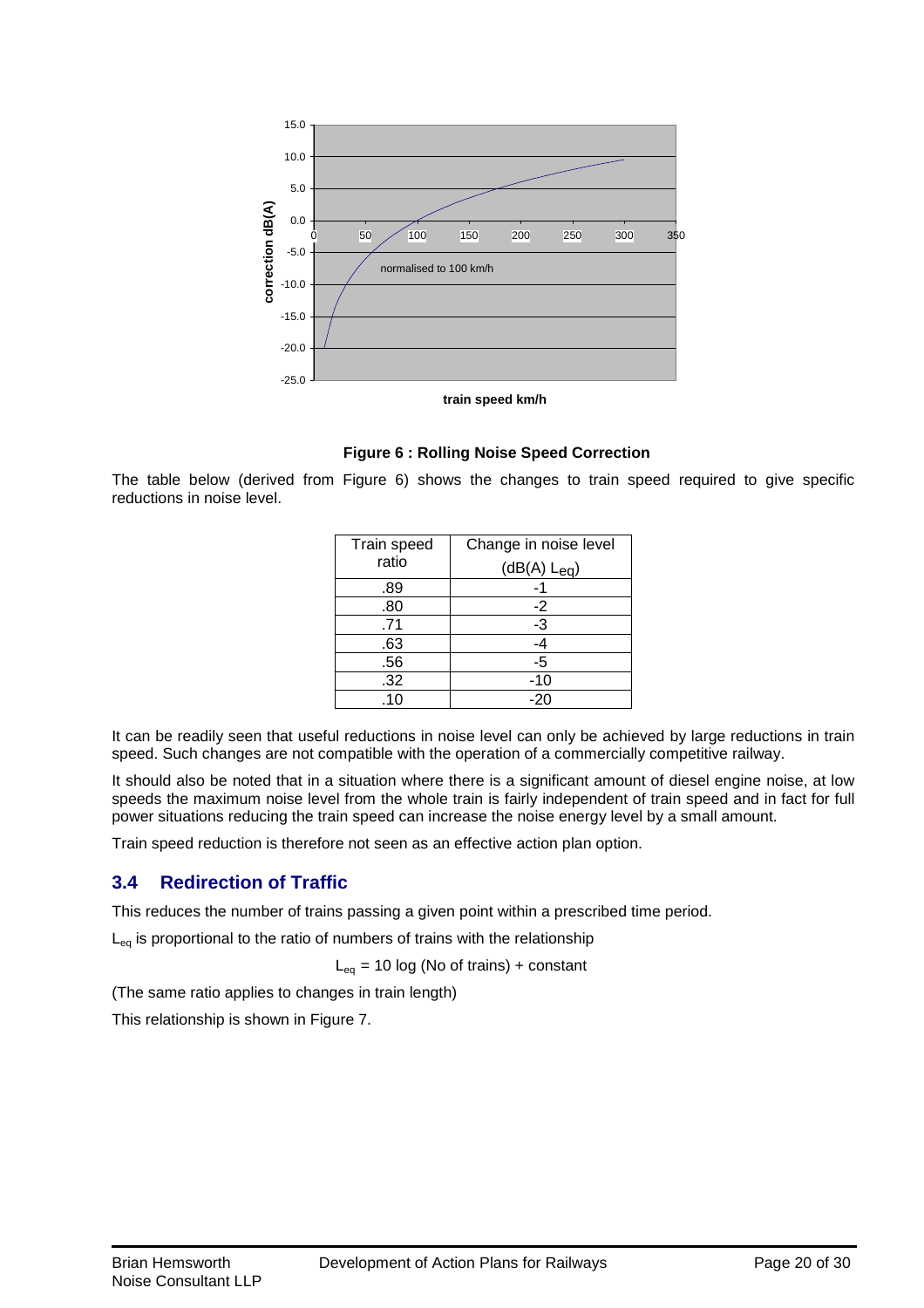

**Figure 7 : correction for number of trains per hour** 

The table below (derived from Figure 7) shows the reduction in traffic density required to give specific reductions in noise level.

| Number of trains<br>ratio | Change in noise<br>level $(dB(A) L_{eq})$ |
|---------------------------|-------------------------------------------|
| .80                       | $-1$                                      |
| .63                       | -2                                        |
| .50                       | -3                                        |
| .40                       | -4                                        |
| .32                       | -5                                        |
| .10                       | -10                                       |
| .01                       | $-20$                                     |

The table demonstrates that noise level is insensitive to small changes in train numbers. Where a passenger or freight service is justified commercially by the operation of a prescribed number of wagons in a particular time period, a reduction in that number is not an effective option for action planning.

# **3.5 Traffic planning (timing of operations)**

Received noise will be assessed in terms of the day, evening, night level  $L_{den}$  where:

$$
LDEN = 101g \frac{1}{24} \left( 12 * 10^{\frac{L_{day}}{10}} + 4 * 10^{\frac{L_{evening}+5}{10}} + 8 * 10^{\frac{L_{night}+10}{10}} \right)
$$

The 5 dB penalty for evening trains means that each evening train has the same effect on  $L_{den}$  as 3 identical daytime trains.

The 10 dB penalty for night trains means that each night train has the same effect on  $L_{den}$  as 3 identical evening trains or 10 identical daytime trains.

Thus, transferring trains from sensitive noise periods (night and evening) to less sensitive time periods (evening and day) will reduce the received noise in terms of  $L_{den}$ .

It is possible to carry out simulations with actual train operations to test the sensitivity of  $L_{den}$  to such changes but it is not possible to assess at this stage whether this option is practicable for the operation of a national railway network where timetables have to be met and rolling stock have to be at specified locations at specific times to meet the demand of freight clients and passengers. Leaving them "parked" during the night period may not be a viable option, particularly for freight trains.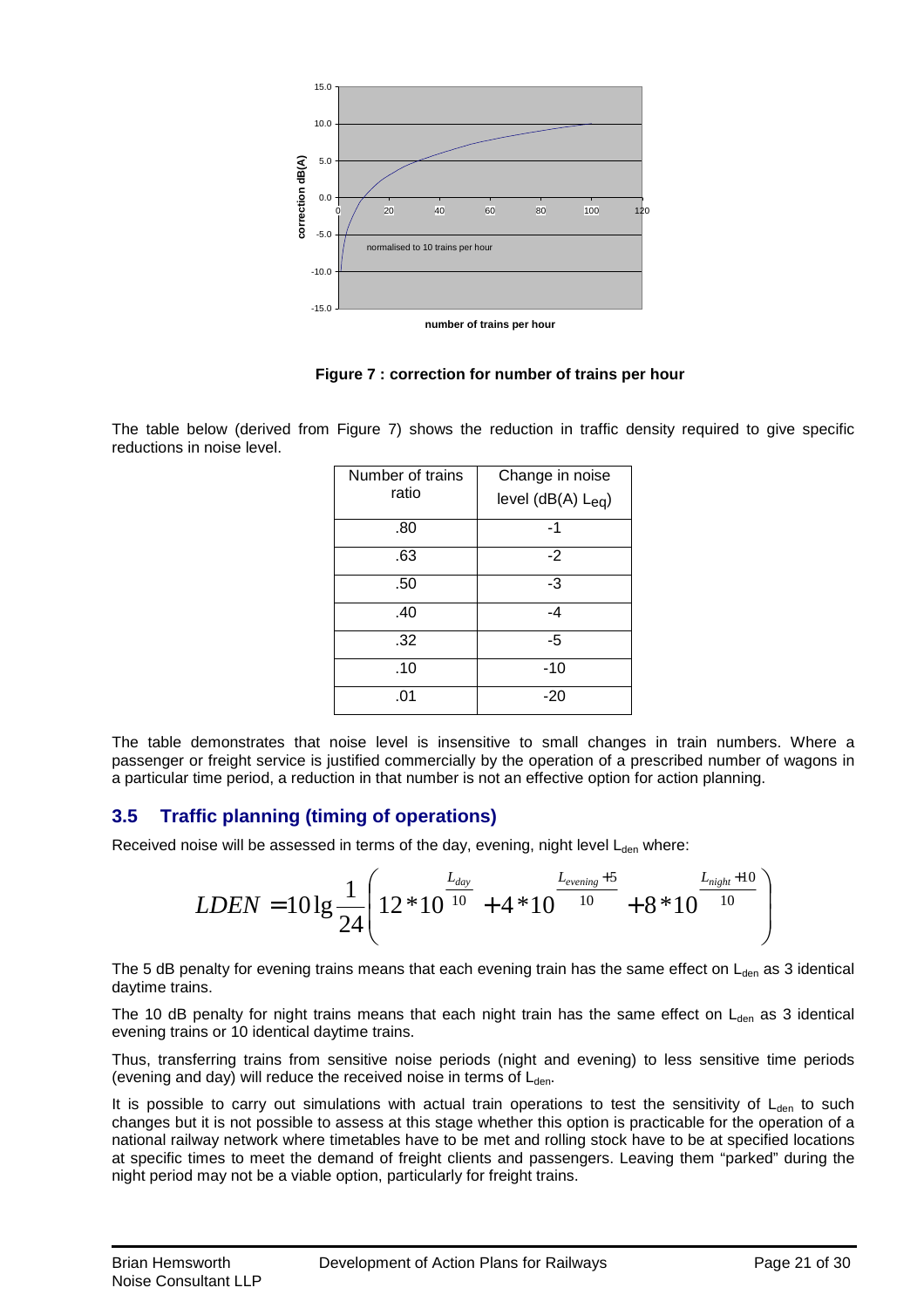# **3.6 Land Use Planning**

This was identified in Annex V of the Directive as an action planning option and indeed the use of separation between the railway and sensitive receivers is a design option when considering the introduction of new infrastructure into a residential area or the development of housing near an existing railway. It is unlikely, however, that movement of the railway tracks or the relocation of noise sensitive development near the railway will be an effective option for action planning as part of END.

For completeness, however, Figure 8 shows the effect of distance on the noise level from a railway track derived from the following expression:



 $L_{Aea}$  = constant -(13log(d/dref)+.008d -.2)

#### **distance from track m**



The table below gives the changes of noise level with distance relative to a reference of 25m.

| Distance from | Reduction in noise |
|---------------|--------------------|
| track m       | level (dB(A) Leq)  |
| 10            | $-5,3$             |
| 20            | $-1,3$             |
| 25            | 0,0                |
| 30            | 1,1                |
| 40            | 2,8                |
| 50            | 4,1                |
| 75            | 6,6                |
| 100           | 8,4                |
| 125           | 9,9                |
| 150           | 11,1               |
| 200           | 13,1               |
| 250           | 14,8               |
| 300           | 16,2               |

It can be seen that noise level is sensitive to distance changes of 10m for distances closer than 50m, but for larger distances noise level is insensitive to even medium changes in distance.

# **3.7 Maintenance**

Noise level is function of rail and wheel surface roughness. Figure 9 shows the distribution of noise level for a particular route, normalised to a train speed of 100 mile/h<sup>22</sup>. Although there will be small changes in noise

 $\overline{\phantom{a}}$ 

 $^{22}$  RRK Jones, AEA Technology Rail "Remote monitoring systems for rail corrugation and curve squeal" Paper to Railtex 2000, Birmingham November 2000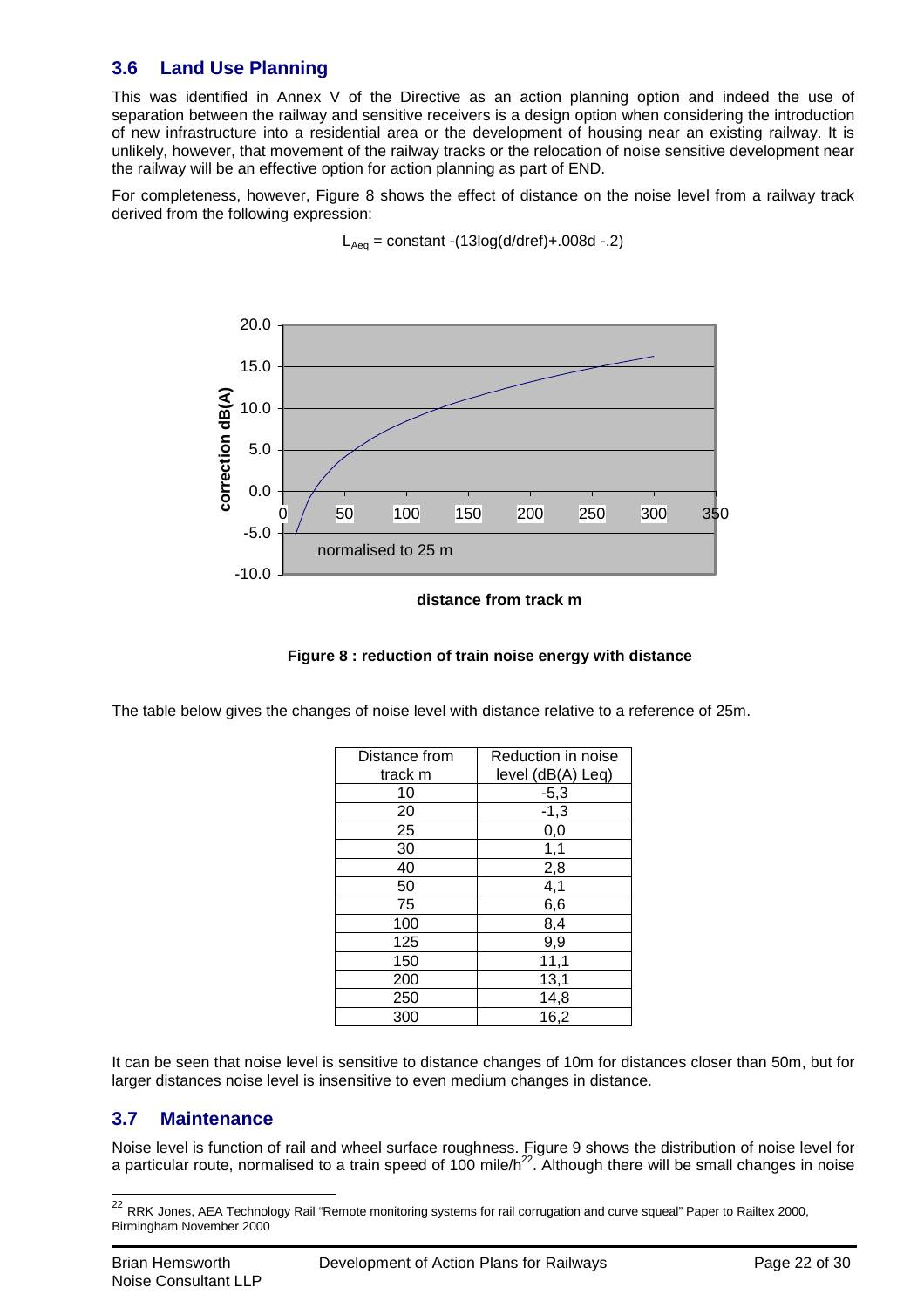level due to slight differences in track parameters throughout the route, as a first approximation it can be assumed that the distribution is a function of rail surface roughness.

The range of noise levels is in excess of 20 dB(A) and it is likely that the places where the higher noise levels occur would be considered ones where the track is corrugated. The noise levels around the mode of



### **Figure 9: Distribution of Underfloor A weighted Sound Pressure Level Normalised to 100 mph**

the data will however be taken as normal service track and noise reductions will accrue from maintaining rail roughness at levels where the lower noise levels in the distribution occur by adopting a grinding strategy.

The range of the distribution is dependent on wheel roughness and lower benefits from rail grinding will occur for vehicles with cast iron tread brakes.

A strategy that states that rail grinding will be used to control rail roughness, hence rolling noise and that wheel flats will be removed as part of a vehicle maintenance programme are valid statements within an action plan.

Consideration could also be given to following the experience of DB and their Specially Monitored Track where "Acoustic Grinding" follows regular monitoring of track roughness with a test vehicle. Such smooth rails are particularly effective at reducing noise from smooth wheeled vehicles.

# **3.8 Lineside Noise Barriers**

Noise barriers have been used in the past to reduce noise from land transport systems and are widely used for mitigating railway noise in mainland Europe.

Noise levels can be reduced if the upper edge of noise barrier is imposed between or above the line of sight between a noise source and a receiver. The higher the noise barrier, the greater will be its effect. Although the benefit will reach an asymptotic value.

For railways benefit can also occur when the surface of the barrier facing the railway is acoustically absorptive and may give up to a 5 dB(A) benefit relative to an acoustically reflective barrier.

In the general case of trying to protect people in low rise dwellings next to railways, a 10 dB(A) reduction in rolling noise can be achieved by a reflective barrier approximately 2m high relative to railhead level. For higher barriers the upper limit for the effectiveness of a reflective barrier is approximately 15 dB(A). Absorptive barriers are more effective.

It is more difficult to protect people in high rise situations since it is more difficult to obstruct the line of sight for a high receiver with a barrier of acceptable geometry.

It should also be noted that noise barriers are less effective at reducing diesel locomotive noise because the source is generally taken to be at the exhaust and could be in excess of 4m above the rail head. Consequently the barrier needs to higher before the line of sight is interrupted.

Adverse impact from visual intrusion to neighbours is one of the negative effects of barriers together with their potential to block the view of passengers inside the train when high noise barriers are used.

<sup>&</sup>lt;sup>23</sup>Her Majesty's Stationery Office: Calculation of Railway Noise, UK Department of Transport 1995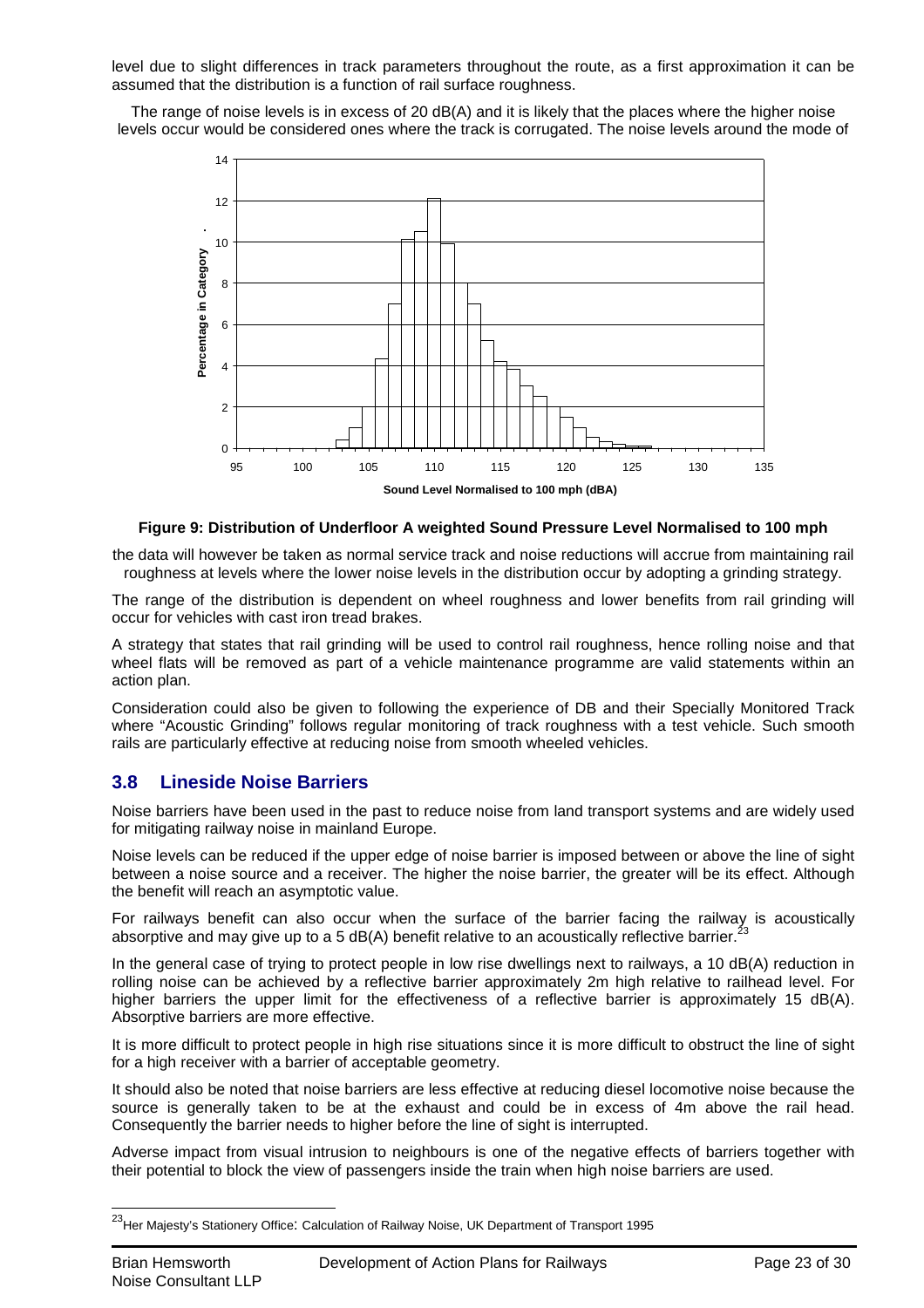# **3.9 Reduction of Sound Transmission**

Reduction of sound transmission by installation of secondary glazing to properties is already an option that is used when new railways are introduced near existing development or where new development is planned near an existing railway.

Where it is considered that the noise inside the property is critical and no other options are effective, introduction of secondary glazing will need to be considered.

# **3.10 Elimination of Curve Squeal**

Where it is shown that curve squeal is the dominant noise source at location identified for an action plan, the objective should be to eliminate that squeal, not just reduce it.

As the train traverses a curve it can emit a high frequency pure tone (or combination of pure tones) which derive from the resonance frequencies of the wheel. Solutions tend to either reduce the excitation using some form of lubrication or reduce the response of the wheel through added damping.

UIC has sponsored a number of studies in recent years. Phase 1I, completed in 2003 published a report "Toolbox of Existing Measures" which identified a number of potential solutions to control curve squeal<sup>24</sup>.

These included:

- Wheel treatments (ring dampers, constrained layer damping, tuned absorbers etc)
- Resilient wheels
- Steerable axles
- Lubrication (water spray, rail lubrication, friction modifiers)

It was shown that there is no single means of control that works universally and that different options have to be reviewed to ascertain which is most likely to work in a particular situation based on past experience of a similar application.

The second phase intended to increase confidence in selected mitigation measures. $^{25}$ 

UIC background literature should be used to determine which might be the most appropriate means of controlling curve squeal at the site in question.

# **3.11 Elevated Structure Noise**

As a train runs on a track vibration is transmitted through the wheel rail contact into the track and its supporting structure. For normal ballasted track this vibration causes either audible rolling noise or feelable low frequency vibration or (normally for trains in tunnels) an audible low frequency rumble.

For a train on an elevated structure that vibration is transmitted into the structure which can then radiate noise. This will be additional to the rolling noise caused by vibration of wheels and tracks.

Steel structures tend to be "noisier" than concrete structures and those where the track is fastened directly to the bridge structure are "noisier" than those where there is a ballast layer between the track and and bridge deck.

Elevated structure noise is most often controlled by vibration isolating layers (proprietary rail fasteners) between the track and the bridge decking or less often by damping of the vibrating bridge elements. When the design allows the addition of a ballast layer, which adds damping and mass, can be beneficial for direct fastened track structures.

The choice of the most appropriate solution can only follow a comprehensive assessment of the noise radiating elements of the train/track/bridge combination.

The use of noise specialists with a proven track record of controlling elevated structure noise is recommended.

# **3.12 Trains in Tunnels**

It is possible that suggestions will be made to consider placing the railway in tunnel. In this situation, the noise created cannot reach a receiver by a direct airborne noise path. For the design of a new railway in noise sensitive areas the use of tunnels if often considered and implemented. However, as in the case of a surface railway, the movement of the train causes vibration to be transmitted into the ground via the track support structure and the tunnel elements. This vibration propagates away from the tunnel and can be

 $^{24}$  Muller et al "Curve Squeal WP3: Toolbox of Existing Measures" February 2003

<sup>25</sup> Oertli "Combating Curve Squeal Phase II: Final Report" August 2005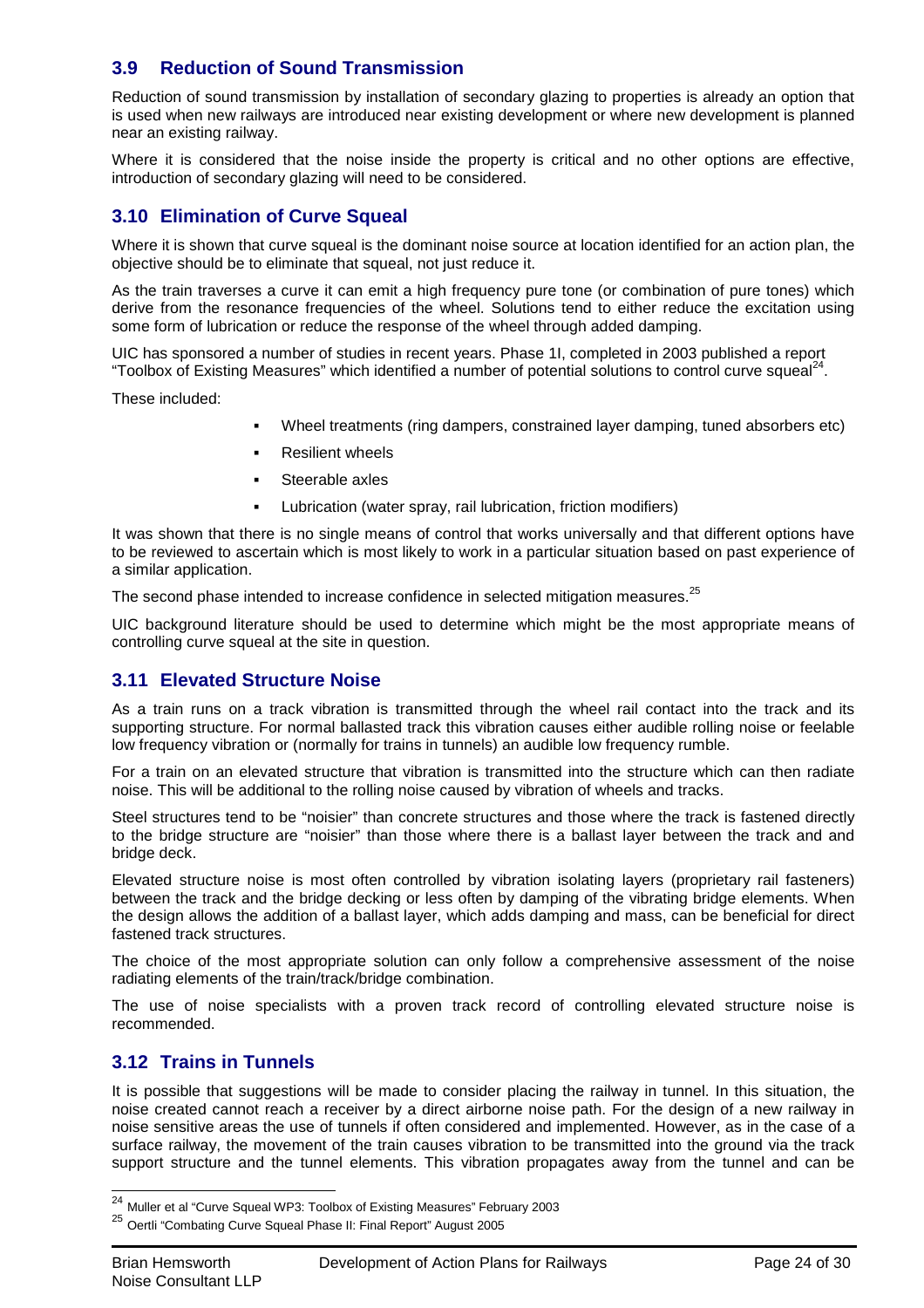perceived by people in adjacent buildings as either whole body low frequency vibration or audible groundborne noise.

The most likely disturbance will be from groundborne noise radiated into a room space by the vibration of walls, floors and ceilings. This is characterised as a low frequency (50 Hz – 200 Hz) rumble each time a train passes and personal disturbance can be caused at such low levels that inaudibility is almost the design criterion.

In terms of control there is no proven equivalent to the airborne noise mitigation measures of noise barriers or sound insulation, although success has been achieved in particular situations by applying vibration isolation to the foundations of buildings. This can, however, be expensive.

The known control techniques are to apply vibration isolation into the track design and alternatives such as ballast mats, resiliently supported sleepers and floating slab track have been used with varying degrees of success.

The most cost effective way of controlling groundborne noise is to include appropriate vibration control into the initial design. Retrofit action will be detrimental to the railway service since the line will be closed for the period of the works and may not always be possible since there will be cases where the size of the tunnel cross section is insufficient to cater for an increase in construction depth to include the added resilience.

To carry out actions at the design stage of tunnel construction requires accurate predictions of groundborne noise inside adjacent buildings as a function of frequency so that potential problem situations can be identified and the characteristics of the required resilience can be defined. Because of the number of rolling stock, track, intervening ground and building dynamic parameter values required to carry out such a prediction, the state of the art for such predictions is not as advanced as for airborne noise. The ability to define where mitigation is needed and its specification is less precise.

It is therefore possible that putting the track in tunnel will transfer a potential airborne noise problem into a potential vibration problem which may be more difficult to mitigate against.

Notwithstanding these technical considerations the costs associated with tunnelling are likely to dismiss this as an option for action planning.

# **4 Cost of Mitigation Measures**

The table below gives indicative costs that were used in the cost effectiveness analysis of the STAIRRS project updated with information from the SILENCE, IPG projects and the UIC review.

| mitigation            | <b>Indicative Cost</b>                          |
|-----------------------|-------------------------------------------------|
| 2m barrier            | 1000 €/m                                        |
| 3m barrier            | 1350 €/m                                        |
| 4m barrier            | 1700 €/m                                        |
| Insulated windows     | $2200 - 8000 \in (4 \text{ windows per house})$ |
| K blocks (retrofit)   | 4000-10000 € per wagon                          |
| LL blocks (retrofit)  | 500 - 2000 € per wagon                          |
| Rail tuned absorbers  | 300 - 400 € per track m (2 rails)               |
| Wheel tuned absorbers | 3000 - 8000 € per wheel inc fitting             |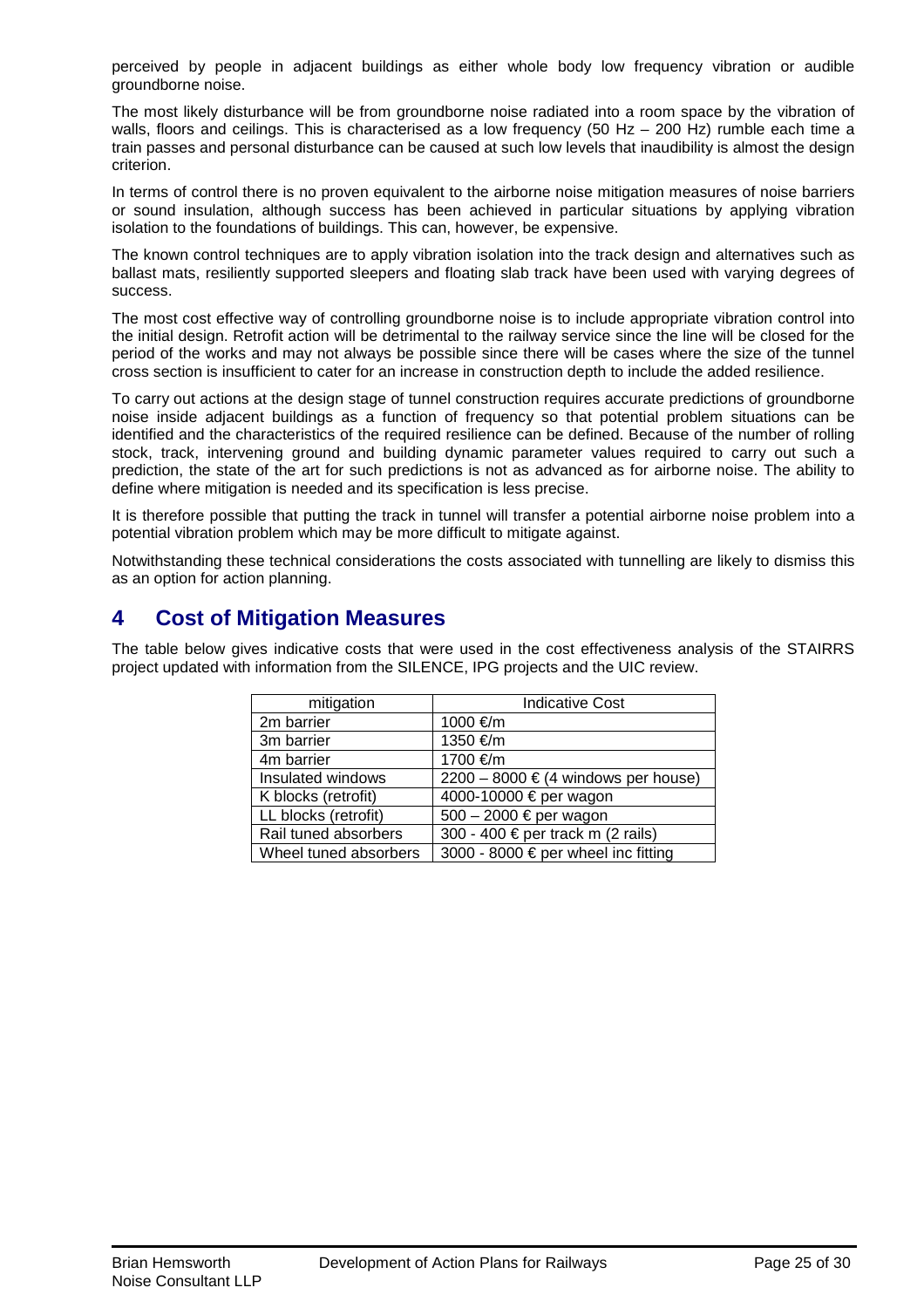# **5 Summary of Effectiveness of Action Plan Options**

Annex V of the Environmental Noise Directive lists a number of examples of actions which could be taken. These have been discussed in Section 3 and the results are summarised below using the order of action in the Directive.

# **5.1 Global versus Local Actions**

Actions taken to reduce wheel roughness and other vehicle noise related measures will impact at all locations where those trains are operated. These are termed Global Actions.

Actions taken to reduce the track contribution to rolling noise, use of noise barriers and additional sound insulation at the receiver will only impact at the location where the noise reduction measure is taken. These are termed Local Actions.

In order to integrate Global and Local actions in Action Planning it is recommended that a network wide plan is developed to firstly determine the effect of any potential global actions at all the sites under investigation before the need for local action is assessed. This will ensure the most cost effective plan, for the whole network, is implemented.

# **5.2 Traffic Planning**

It is assumed that "traffic planning" includes all elements of train operation which impact on the noise level L<sub>den</sub>. It therefore includes speed restrictions, rerouting of trains and retiming of trains. (These methods were included as examples in the reports of the EU's Working Group 5 "Noise Abatement" for road traffic control.)

### **5.2.1 Application of speed restrictions**

Small changes in train speed have little effect on the noise. Application of speed restrictions, which would need to be high to give worthwhile reductions in noise, is not consistent with the operation of a commercially competitive railway.

### **5.2.2 Rerouting of Trains**

Could be achieved as a national plan but large changes in train numbers would be required to give noticeable changes in noise levels at specific sites. Naturally where trains were diverted to another route, the noise would increase at sites along that route.

# **5.2.3 Retiming of Trains**

The nature of the  $L_{den}$  calculation means that at a specific site  $L_{den}$  could be reduced in situations where trains operating in the evening period were transferred to the day time period or trains operating during the night period were transferred to either the evening period or the day period.

The implication of this would need to be investigated as a complete national network strategy to judge whether it could be considered as an effective option. This only reduces noise levels when expressed as  $L<sub>den</sub>$  and calculated using the formula in this paper.

# **5.3 Land Use Planning**

The moving of tracks or relocation of noise sensitive development at action plan sites are not considered to be realistic action plan options.

# **5.4 Technical Measures at Source**

### **5.4.1 Use of Vehicles with Smooth Wheels**

Past studies have shown that phasing out of cast iron tread braked vehicles in favour of those with disc brakes (passenger vehicles) or composite tread braked vehicles reduces the noise from those vehicles. This could be an effective action plan where the rolling noise from cast iron tread braked vehicles is shown to be the dominant source. Their use will reduce both the track contribution to rolling noise and the vehicle contribution.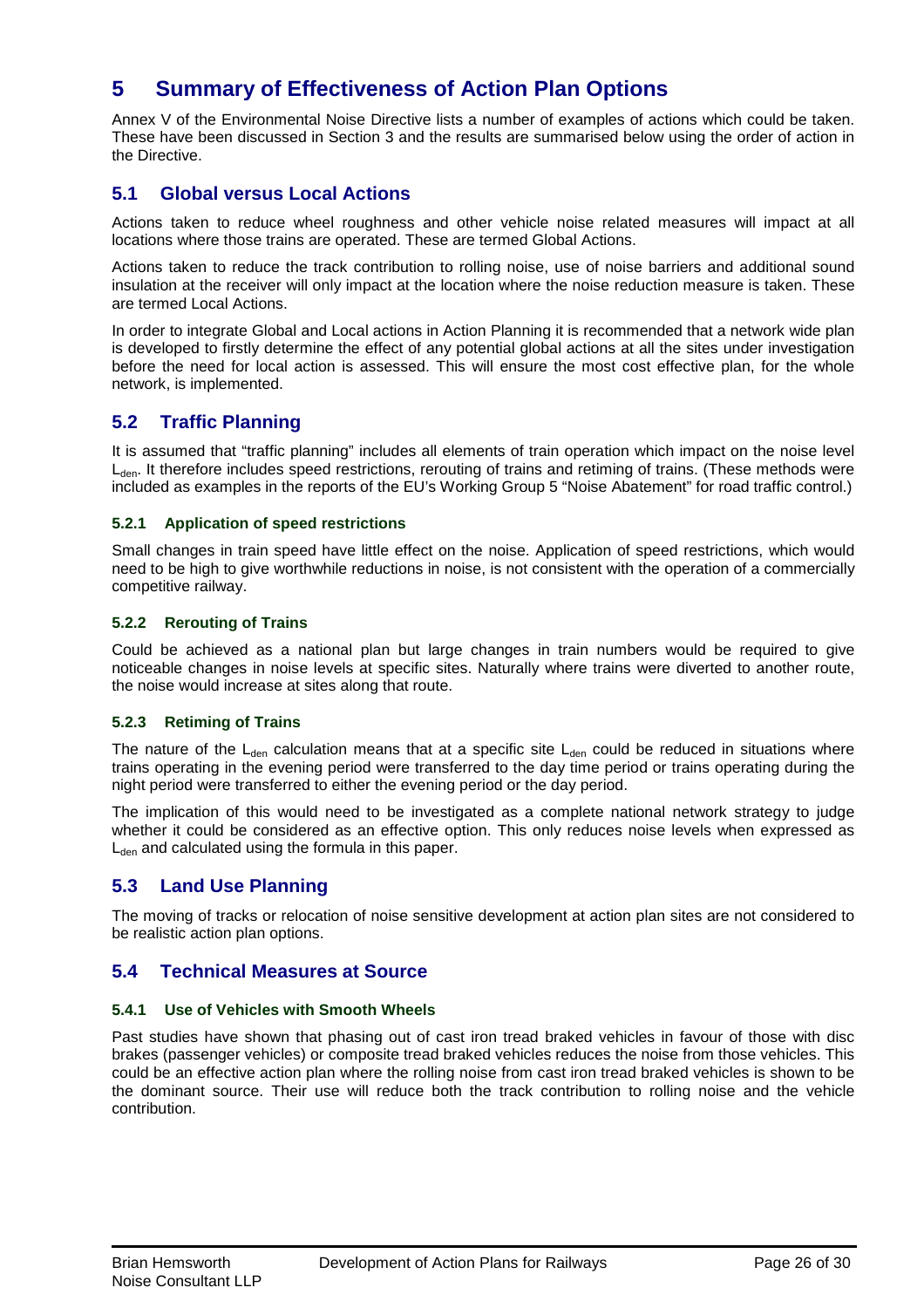### **5.4.2 Rail Tuned Absorbers**

Correctly designed rail tuned absorbers can reduce the track contribution to rolling noise by up to 7 dB(A) and total rolling noise in general by about 3 dB(A). Their use as the only means of noise control will only provide more reduction to total rolling noise in situations where the track is the major contributor to rolling noise.

### **5.4.3 Wheel Tuned Absorbers**

Correctly designed wheel tuned absorbers can reduce the wheel contribution to rolling noise by up to 7 dB(A) and total rolling noise in general by about 2 dB(A). Their use as the only means of noise control will only provide more reduction to total rolling noise in situations where the wheel is the major contributor to rolling noise.

Combined use of wheel and rail absorbers may need to be assessed in situations where neither wheel not track is dominant in rolling noise generation.

### **5.4.4 Low Noise Locomotives**

In special circumstances the replacement of "noisy" locomotives by quieter locomotives may be possible. Unless however those locomotives can be transferred from one part of the railway network to the problem site this is likely to only be a future planning strategy for noise control where new quieter locomotives would be purchased.

# **5.5 Noise Barriers**

Noise barriers do reduce noise and reductions in excess of 10 dB(A) are achievable with barriers with an absorbent inner face at heights of 2m above rail level.

Barriers are not likely to be as effective in the reduction of locomotive noise due to its low frequency content and its high position above the railhead.

Cost effectiveness studies in the EU FP5 project STAIRRS demonstrated that high noise barriers alone were not cost effective and noise reduction at source should be investigated before including noise barriers in a noise control strategy.

# **5.6 Maintenance**

The inclusion of track maintenance (rail grinding) and wheel maintenance (turning to remove wheel flats) as a noise control strategy will probably be seen by outside bodies as a necessary requirement of action planning.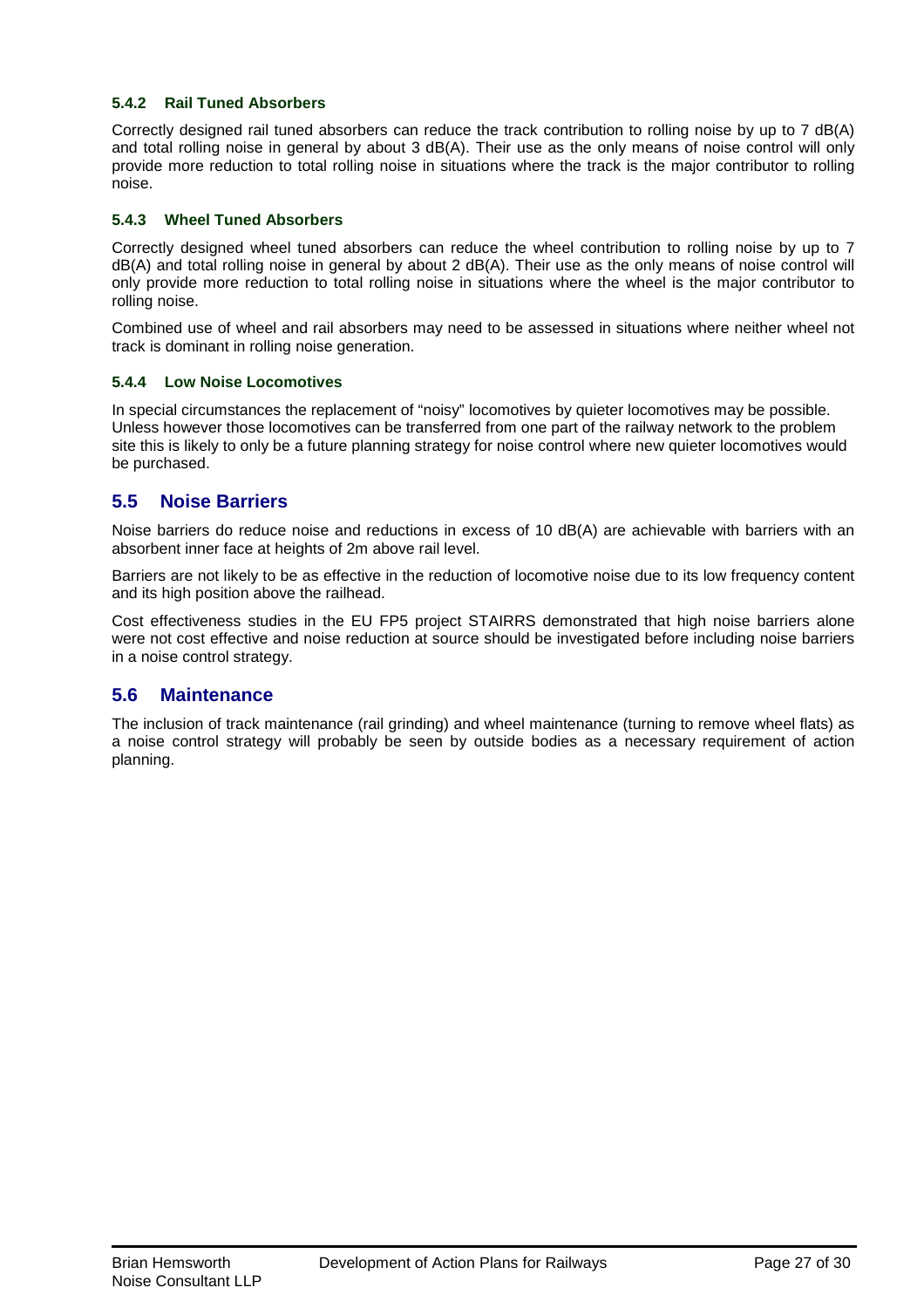# **Appendix 1 : Implementation of END**

A questionnaire was sent to members of the Noise Expert Group and other EU railways with representation on the Environment Group to obtain progress on the implementation of the Environmental Directive in different Member States. 15 railways responded (some not providing answers to all questions) and the charts below summarise the replies.

They indicate a wide range of responsibilities for railways and varying involvement with the implementation process.

The replies show that the majority of railway maps have been completed and that few decisions have been made on action planning. There is still doubt in a number of Member States as to how the process will be taken forward and it is not clear who will pay for it. The trend is, however, for an extra cost burden being placed on the railways.



#### **Q3: Who provided operational input data for mapping?**



**Q4: Who produced the maps for major railways?**



**Q6:Have the maps been validated?**



**Q5:Who produced the maps for railways in agglomerations?**



**Q7: Will there be a map showing combined noise from road, rail and air?**

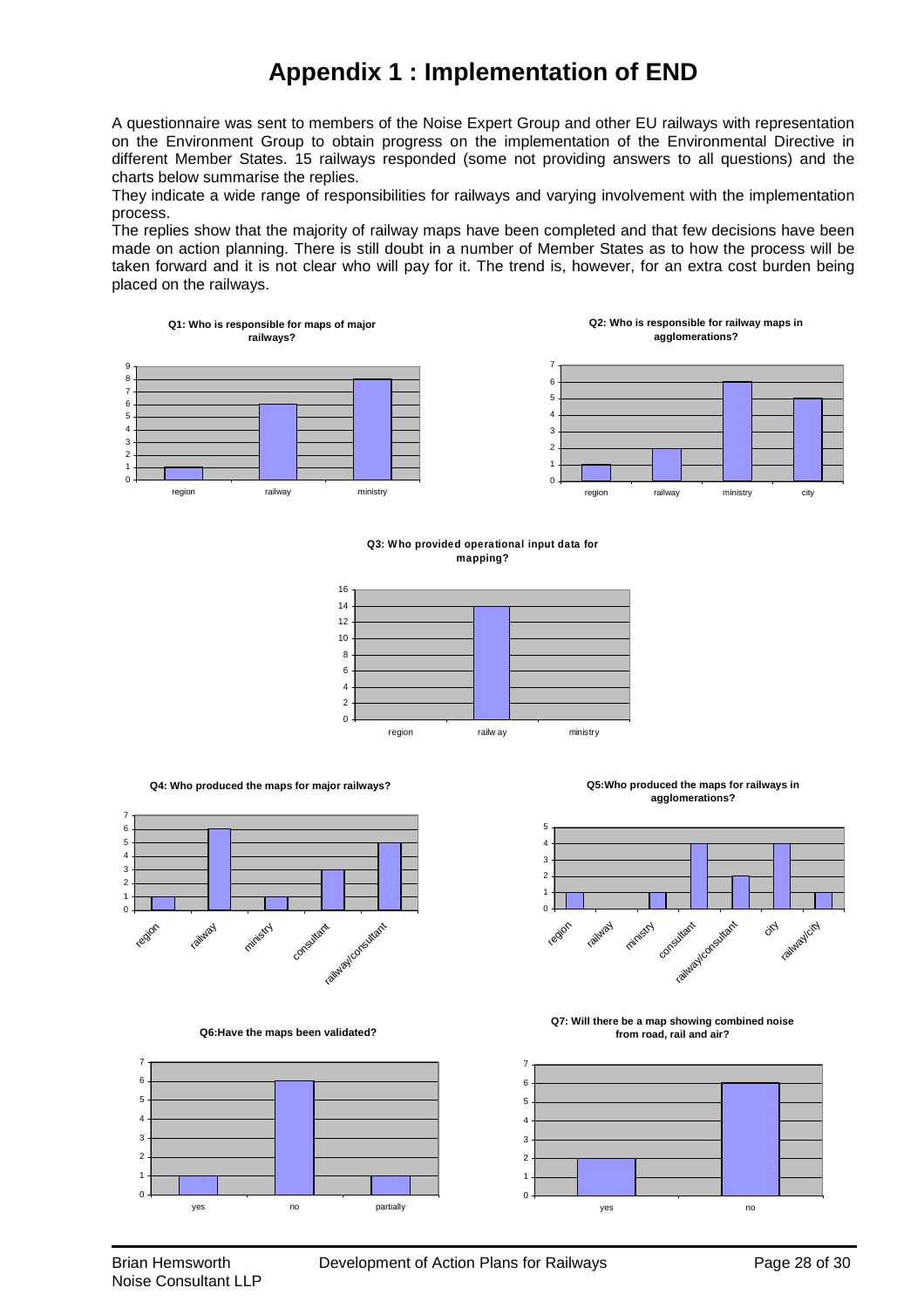**Q8: Have the maps for major railways been completed?**

**Q9: Have the maps for arailways in agglomerations been completed?**





#### **Q10: Which calculation method was used?**



#### **Q11: Have action plan locations been identified for major railways?**











**Q12: Have action plan locations been identified for railways in agglomerations?**



#### **Q14: Who will do this?**



#### **Q16: Who will produce action plans for railways in agglomerations**